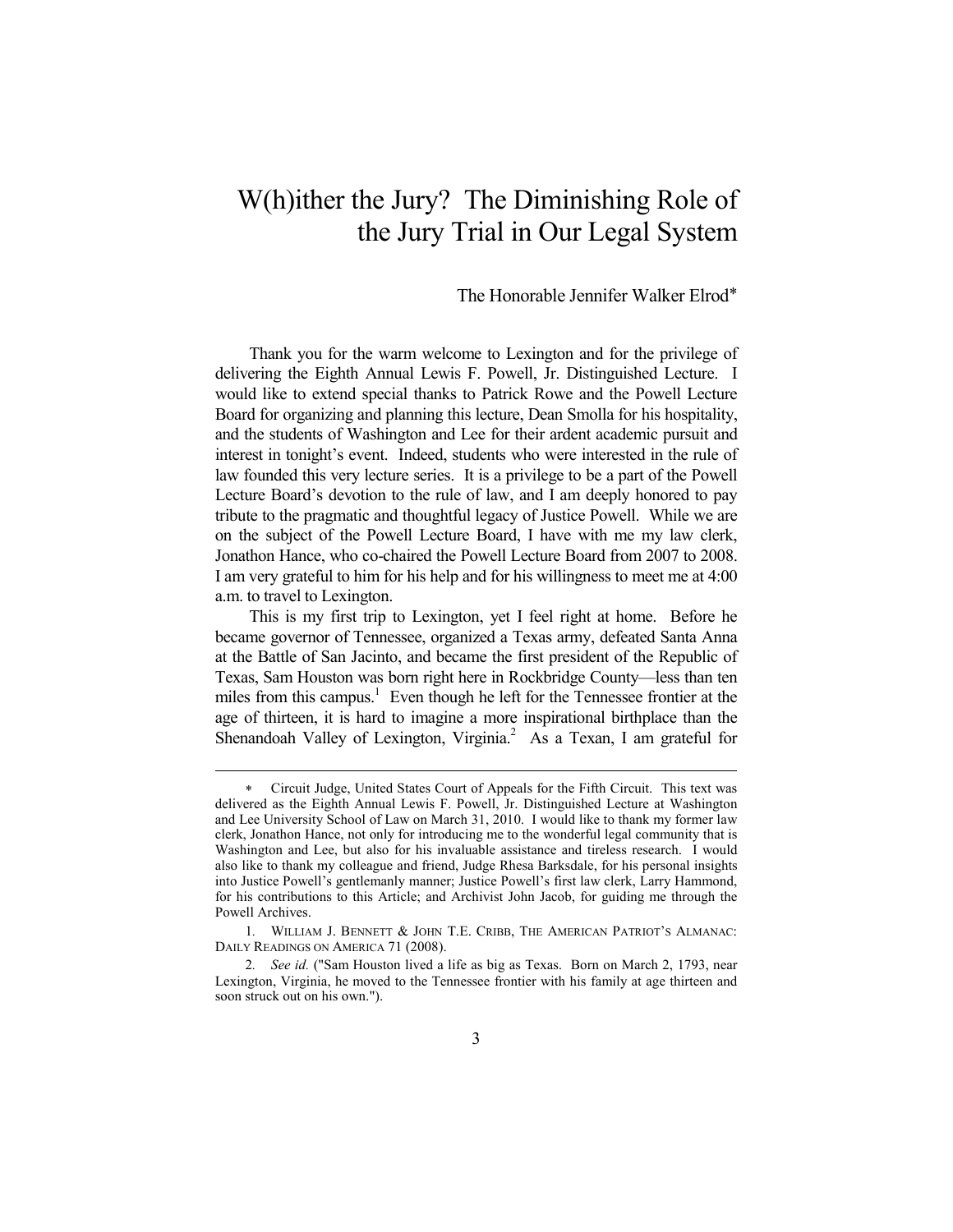Lexington's influence on this great hero of my state and the namesake of my city. I must point out, however, that while Sam Houston's birth place here is marked by a  $38,000$ -pound piece of Texas pink granite,<sup>3</sup> his place of death in Texas is marked by a thirty-ton concrete and steel statue in his likeness. At sixty-seven feet tall, it towers over the countryside and can be seen for miles on Interstate 45.<sup>4</sup> Everything is bigger in Texas.

Although I did not have the honor of personally knowing Justice Powell, I am familiar with the vast and impressive body of work that he produced over his long and illustrious career. This work reflects a man of strong character and deeply held convictions: to social justice, to the integrity and accessibility of our courts, and to the highest level of professionalism for the American Lawyer. In short, his work, like the man, reflects the noblest aspirations of our profession. He instructed his law clerks to address every case from the "ground up," and he always strove to get to the root of the issue.<sup>5</sup>

Earlier today, I had the privilege of visiting the Powell Archives. If you have not visited this monumental resource and you are anything but a 1L, you should be ashamed.<sup>6</sup> Justice Powell, both a historian and man who respected the privacy of his colleagues, kept every note except those that revealed the personal thoughts of his colleagues.7

 <sup>3</sup>*. See* JULIA COLBERT, VIRGINIA OFF THE BEATEN PATH: A GUIDE TO UNIQUE PLACES 178 (The Globe Pequot Press 2009) (1986) ("A 38,000-pound piece of Texas pink granite marks the spot at the *Sam Houston Wayside*."); *see also* ANDREA SUTCLIFFE, TOURING THE SHENANDOAH VALLEY BACKROADS 207 (1999) ("A pink granite boulder brought here from Texas displays a bronze plaque describing Sam Houston's accomplishments.").

<sup>4</sup>*. See* JUNE NAYLOR, TEXAS OFF THE BEATEN PATH: A GUIDE TO UNIQUE PLACES 134 (Globe Pequot 2006) (1994) ("There's no better testimony to Houston's huge bearing on Texas than the enormous, sixty-seven-foot-tall statue of Sam Houston . . . . Called *A Tribute to Courage*, it's the world's tallest statue of an American hero . . . . [A]rtist David Adickes created the monument from his life-size (6-foot, 6-inch) model . . . .").

 <sup>5.</sup> *See* J. Harvie Wilkinson III, *The Powellian Virtues in a Polarized Age*, 49 WASH. & LEE L. REV. 271, 272 (1992) ("[H]e was conscious of the importance of the facts; he relished the facts; he placed stock in them. The rule of decision was strictly based on the facts of the case then before the Court, with the results of cases with differing facts left for the future.").

 <sup>6.</sup> The Powell Archives include the "The Powell Papers" which "document his legal and judicial careers; military service in World War II, leadership positions in varied civic and professional organizations; and friendships and family relations." *Powell Archives*, Wash. & Lee Univ. Sch. of Law, http://law.wlu.edu/powellarchives (last visited Feb. 16, 2011) (describing the collections held by the Powell Archives) (on file with the Washington and Lee Law Review). "The papers are 363 cu. ft. in extent and span the years 1929–1998." *Id*.

 <sup>7.</sup> *See* John N. Jacob, *Provenance of the Powell Papers*, THE LEWIS F. POWELL, JR. PAPERS: A GUIDE, Sept. 19, 1997, at 26 ("The portions of these papers [include] personal and family correspondence . . . . In December 1989, Powell announced his decision to leave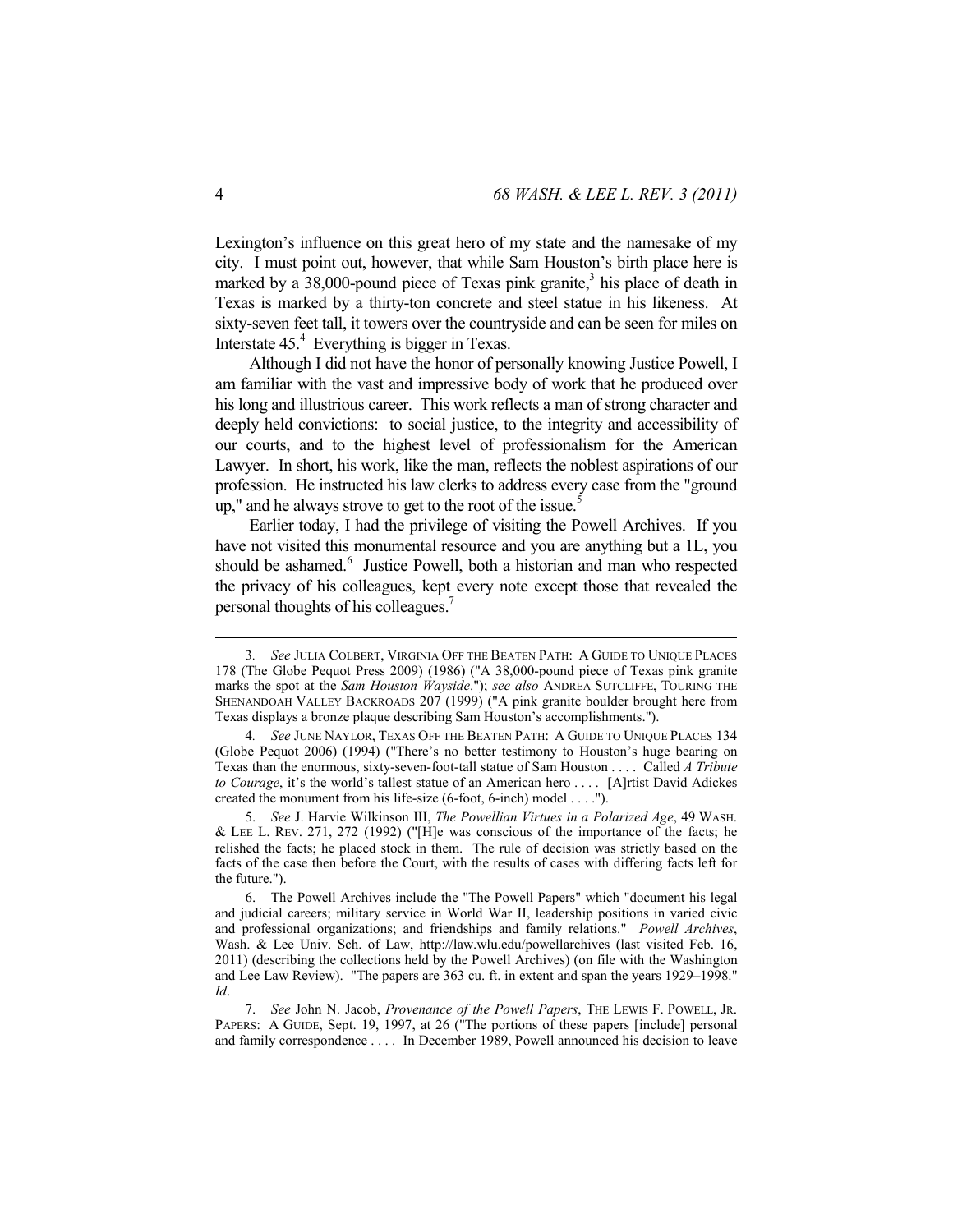$\overline{a}$ 

In addition to his written work, I have been blessed with the friendship and camaraderie of those who had the good fortune to be personally influenced by Justice Powell: his law clerks, colleagues, and friends. Among them is my good friend and fellow judge on the Fifth Circuit, Rhesa Barksdale of Mississippi. Judge Barksdale clerked for Justice White in 1972, the year Justice Powell joined the Supreme Court.<sup>8</sup> By all accounts, Justice Powell was a diligent, hard-working member of the Supreme Court who worked long hours, including every Saturday, at the Court.<sup>9</sup> Even so, as Judge Barksdale has put it, he was always a "true gentleman." Early in 1973, young law clerk Barksdale and his fellow co-clerks for Justice White extended invitations to all the Justices and retired Chief Justice Warren to join them for lunch, one Justice at a time of course. Justice Powell not only accepted the invitation, but in gentlemanly fashion, he reciprocated and invited Justice White's law clerks (including clerk Barksdale), Justice Powell's own law clerks, his two secretaries, and everyone's spouses to his home. Justice Powell was the only Justice to extend such a return invitation. He took to heart General Lee's one rule for the students of W&L: Act like a gentleman at all times.<sup>10</sup>

Washington and Lee continues to embody the honorable tradition that Justice Powell held so dear, one that is certainly evident in your speaking tradition.<sup>11</sup> When one student passes another on campus, it is customary for both to say hello; I have never been so thoroughly greeted in all of my life. And as all of you know, Justice Powell loved  $W\&L$ <sup>12</sup> He often spoke to his law clerks about the Fancy Dress Ball and even fretted that the school would, at some point, lose that unique tradition.<sup>13</sup> In fact, Justice Powell was quite the

his papers to Washington and Lee University (W&L) to be housed in a specially constructed facility at the School of Law.").

 <sup>8.</sup> *See* Sandra Day O'Connor, *A Tribute to Lewis F. Powell, Jr.*, 56 WASH. & LEE L. REV. 4, 6 (1999) ("[Justice Powell] served on the Supreme Court of the United States from 1972 to June 1987. He wrote more than 500 opinions, many very significant.").

 <sup>9.</sup> Conversation between Jennifer Elrod and Judge Rhesa Barksdale, Fifth Circuit Judge (March 2010).

<sup>10</sup>*. See, e.g.*, EMORY M. THOMAS, ROBERT E. LEE 397 (1995) ("'We have but one rule here, and it is that every student must be a gentleman.'" (internal citations omitted)).

 <sup>11.</sup> *See* UNOFFICIAL, UNBIASED GUIDE TO THE 311 MOST INTERESTING COLLEGES 655 (2005) ("[A] tradition that makes the Washington and Lee campus a friendly place to be is 'the speaking tradition.' Students are urged to greet each other and faculty as they pass by on campus.").

<sup>12</sup>*. See* Lewis F. Powell III, *A Tribute to Lewis F. Powell, Jr.*, 56 WASH. & LEE L. REV. 9, 9 (1999) ("[H]e dearly loved Washington and Lee, and was always very proud to claim it as his alma mater. He was especially proud of the school's ascension to the ranks of America's elite academic institutions.").

 <sup>13.</sup> *See* Robert M. Couch, *A Tribute to Lewis F. Powell, Jr.*, 56 WASH. & LEE L. REV.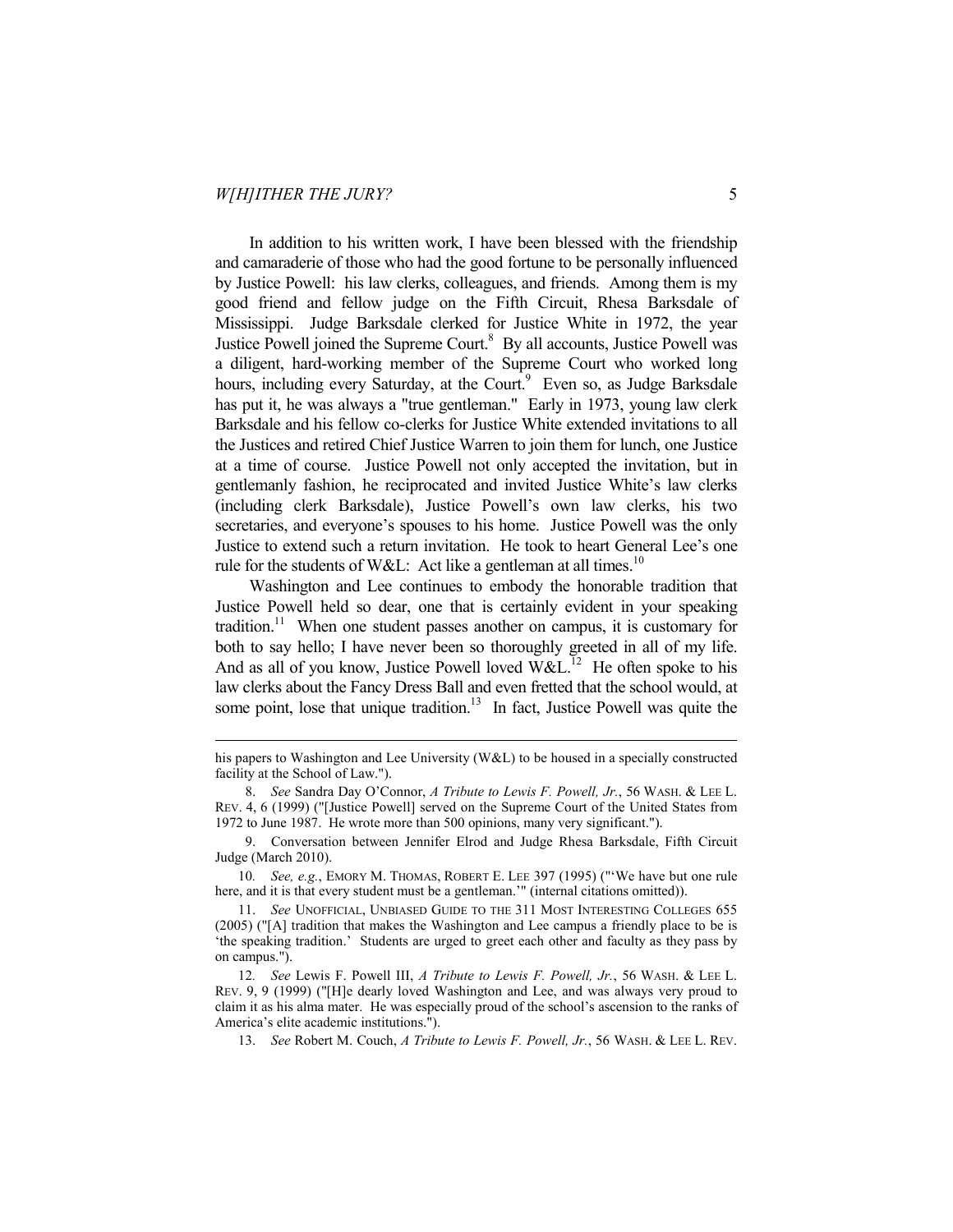dancer.<sup>14</sup> He carried in his wallet a photo of him dancing with Justice O'Connor, and he often quipped that he was the first Supreme Court Justice to dance with another Justice.<sup>15</sup> Given his love for dance, I am certain that Justice Powell would be happy to know that W&L's oldest social tradition is still in full swing.

The American jury trial is another great tradition, but unlike Fancy Dress and Washington and Lee's mannerly ways, this tradition may be withering away with far more significant consequences. We can trace the importance of the American jury system to the colonial trial of John Peter Zenger and the common-sense jury verdict that spared his fate. In 1735, the colonial governor of New York arrested Zenger, a New York printer, for "seditious libel" following his publication of a column criticizing the governor.<sup>16</sup> During a highly-publicized trial, the judge instructed the jury to determine only whether Zenger had published the critical statements and not whether the statements were actually seditious.<sup>17</sup> The jury, however, upon the urging of Zenger's lawyers, including the famed Andrew Hamilton, determined that the veracity of the statements absolved Zenger of any guilt.<sup>18</sup>

 16. *See* Elisabeth Zoller, *The United States Supreme Court and the Freedom of Expression*, 84 IND. L.J. 885, 897 n.71 (2009) (noting that the Zenger trial attracted great attention and established "the rule that, in America, the truth of the facts was always reason for exoneration from the liability incurred for seditious defamation" (citing Leonard W. Levy, *Liberty and the First Amendment: 1790–1800*, 68 AM. HIST. REV. 22, 24 (1962))).

 17. Jon P. McClanahan, *The 'True' Right to Trial by Jury: The Founders' Formulation and Its Demise*, 111 W. VA. L. REV. 791, 792 (2009).

18. *Id.* at 801. McClanahan explains:

Andrew Hamilton, Zenger's attorney, conceded that Zenger had published the materials in question, but he nevertheless maintained that the jury should determine whether the materials were libelous; central to Hamilton's argument was that the jury had a right to determine the law. . . . Hamilton argued for more jury involvement to combat a "widespread fear" that a judge's already vast powers were incompatible with a judge also having the sole power to interpret laws. Although the judge did not agree with Hamilton's contentions, he did allow the jurors to return a general verdict, and Zenger was acquitted. An account of the *Zenger* trial was widely published throughout the colonies, and it "became the American primer on the role and duties of jurors."

*Id*. (citations omitted); *see also* Zoller, *supra* note 16, at 897 n.71 ("Rejecting the judge's instructions, the jury acquitted Zenger.").

<sup>19, 21</sup> n.7 (1999) (noting that Justice Powell reminisced about "leading the opening procession at the Fancy Dress Ball his senior year").

<sup>14</sup>*. See* O'Connor, *supra* note 8, at 6 ("Lewis was an excellent dancer and I had the privilege of dancing with him several times.").

 <sup>15.</sup> *See id*. (recalling Justice Powell's jocular suggestion for his own tombstone inscription: "Now on my tombstone it will say 'here lies the first Supreme Court Justice to dance with another Justice'" (internal quotation marks omitted)).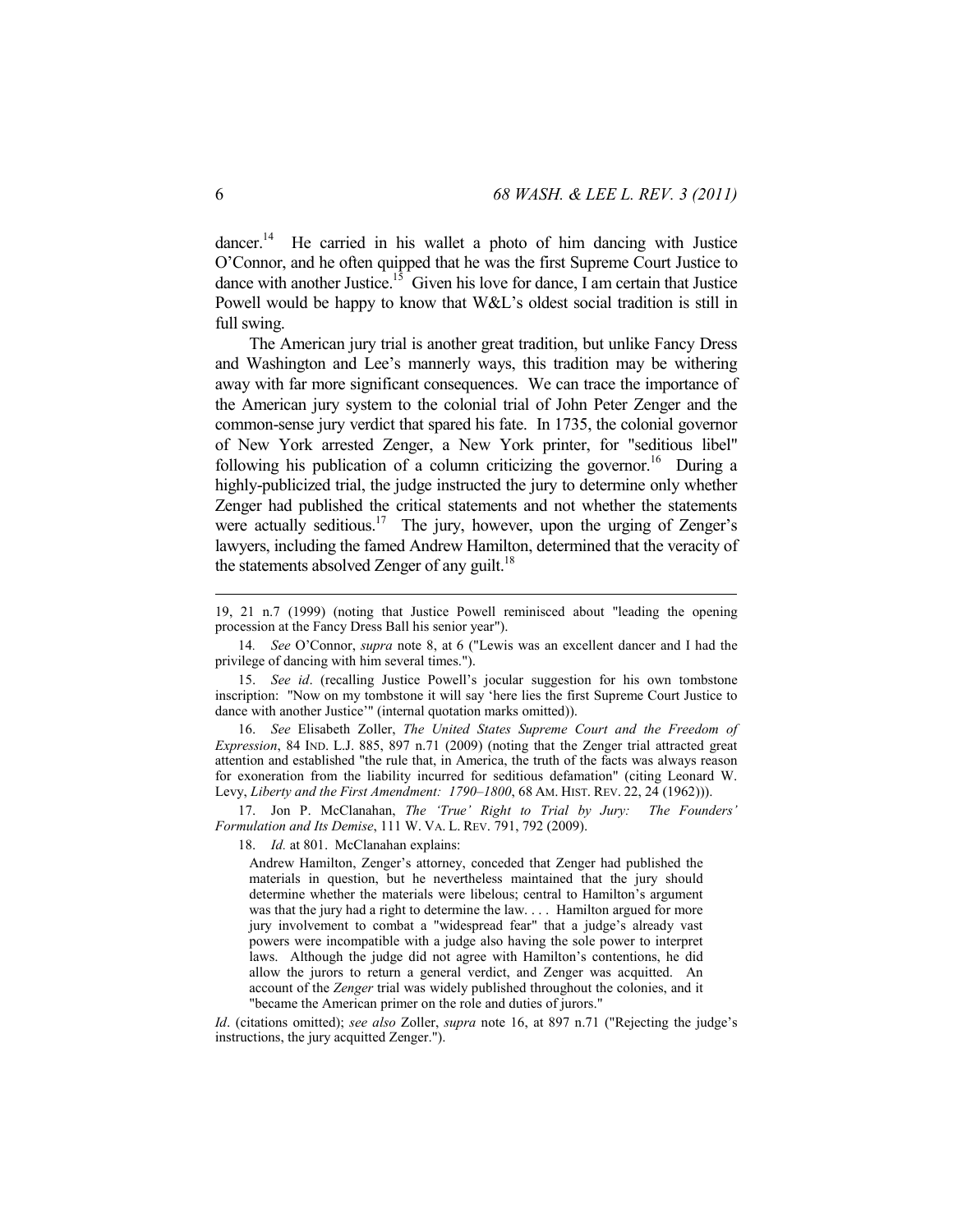Following the momentous *Zenger* verdict, colonists systematically began to use the jury to rebuke and avoid enforcement of English orders.<sup>19</sup> Colonial juries, for instance, often refused to convict colonists for smuggling, and in response, English officials gave customs jurisdiction solely to judges.<sup>20</sup> In addition, Parliament often barred the right to a jury trial or demanded that the jury trial be conducted in England when defining new statutory offenses.<sup>21</sup> This practice, for instance, extended to violations of the Stamp Act and statutes governing imperial trade.<sup>22</sup> Such eviscerations of the jury trial effectively denied colonists the right to trial by a jury of their peers. Colonists' complaints culminated in the Declaration of Independence's rebuke of King George III for depriving colonists "of the benefits of Trial by Jury."23

The colonists' outrage over the deprivations of the jury trial is not surprising given Sir William Blackstone's glorification of the jury. Blackstone called the jury trial "'the grand bulwark' of English liberties"<sup>24</sup> and stated that

[t]he trial by jury has ever been, and . . . ever will be, looked upon as the glory of the English law. . . . It is the most transcendent privilege which any subject can enjoy or wish for, that he cannot be affected, either in his property, his liberty, or his person, but by the unanimous consent of twelve of his neighbors and equals.<sup>2</sup>

 <sup>19.</sup> James F. Ianelli, *The Sound of Silence: Eligibility Qualifications and Article III*, 6 SETON HALL CIR. REV. 55, 67 (2009).

 <sup>20.</sup> *Id.*

<sup>21</sup>*. See* Jones v. United States, 526 U.S. 227, 245 (1999) ("Countervailing measures to diminish the juries' power were naturally forthcoming .... One such move on the Government's side was a parliamentary practice of barring the right to jury trial when defining new, statutory offenses." (citing Felix Frankfurter & Thomas G. Corcoran, *Petty Federal Offenses and the Constitutional Guaranty of Trial by Jury*, 39 HARV. L. REV. 917, 925–30 (1926); 4 WILLIAM BLACKSTONE, COMMENTARIES ON THE LAWS OF ENGLAND 227–29 (Oxford, Clarendon Pr. 1992) (1765))).

 <sup>22.</sup> *Id.* at 245.

 <sup>23.</sup> THE DECLARATION OF INDEPENDENCE, para. 20 (U.S. 1776); *see also Jones*, 526 U.S. at 246 (noting that practice of barring the right to a jury trial "was one of the occasions for the protest in the Declaration of Independence against deprivation of the benefit of jury trial" (citing PAULINE MAIER, AMERICAN SCRIPTURE: MAKING THE DECLARATION OF INDEPENDENCE 118 (1997))).

 <sup>24.</sup> *See Jones*, 526 U.S. at 246 ("Identifying trial by jury as 'the grand bulwark' of English liberties, Blackstone contended that other liberties would remain secure only 'so long as this *palladium* remains sacred and inviolate . . . . ""). Blackstone argued that the jury must be safe "'not only from all open attacks, (which none will be so hardy as to make) but also from all secret machinations, which may sap and undermine it; by introducing new and arbitrary methods of trial, by justices of the peace, commissioners of the revenue, and courts of conscience.'" *Id.*

 <sup>25.</sup> Mitchell v. Harmony, 54 U.S. 115, 142–43 (1851) (quoting BLACKSTONE, *supra*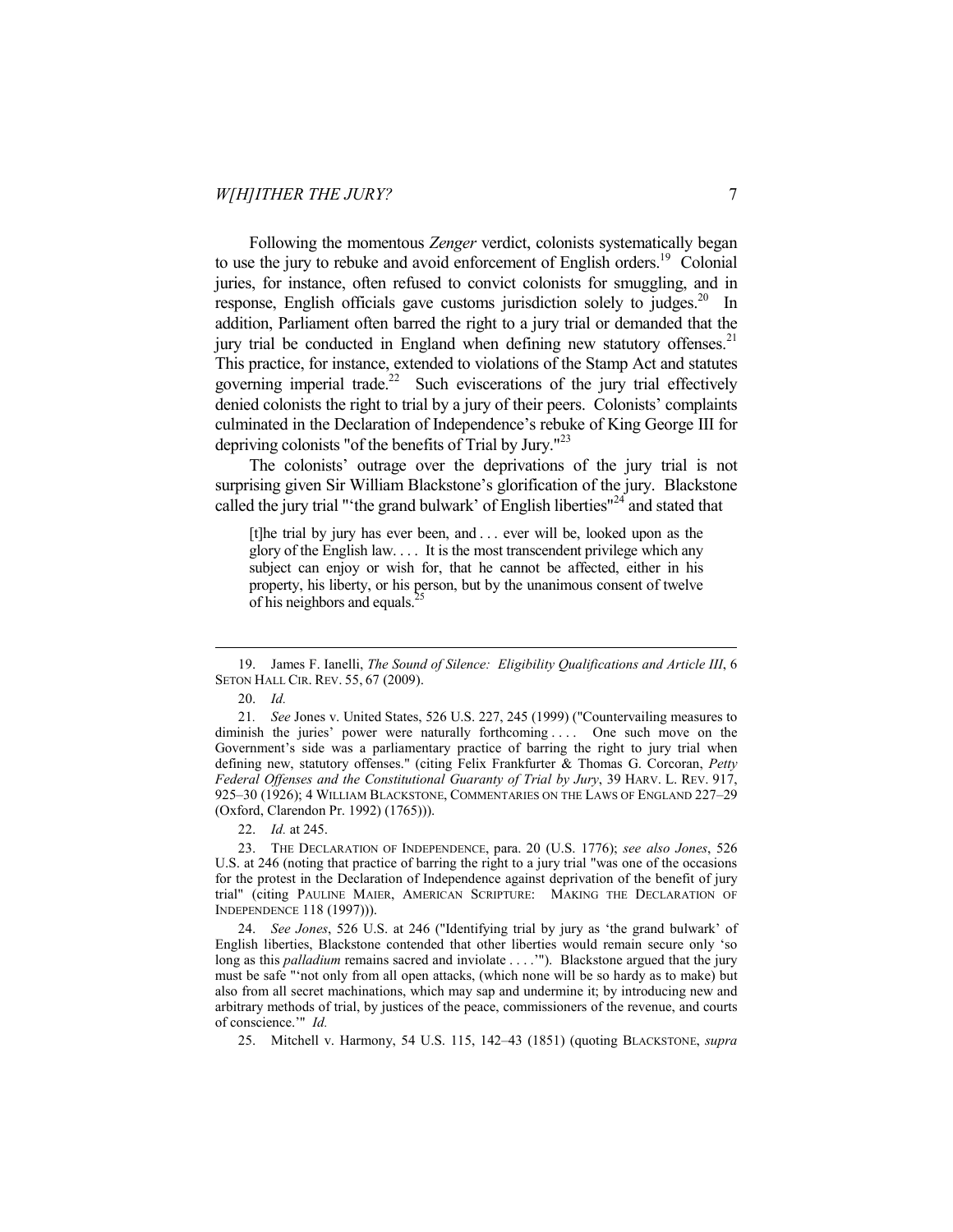Other contemporaries echoed the importance of the jury. Thomas Jefferson stated, "I consider trial by jury as the only anchor ever yet invented by man, by which a government can be held to the principles of its constitution."<sup>26</sup> To John Adams, "representative government and trial by jury are the heart and lungs of liberty."<sup>27</sup> To Thomas Paine, the civil jury was an extension of a natural right.28

The United States Constitution's express grant of the right to trial by jury, however, is perhaps the best testament to the Founding Fathers' veneration of the jury. In the criminal context, Article III states that "[t]he Trial of all Crimes . . . shall be by Jury . . . [and] held in the State where the said Crimes shall have been committed."<sup>29</sup> In addition, the Fifth Amendment mandates indictment by a grand jury, $30$  and the Sixth Amendment sets forth requirements for criminal jury trials. $31$  And in the civil context, the controversy over the lack

 $\overline{a}$ 

 28. *See* Kenneth S. Klein, *The Myth of How to Interpret the Seventh Amendment Right to a Civil Jury Trial*, 53 OHIO ST. L.J. 1005, 1009 (1992) (noting that "Thomas Paine felt civil juries were an extension of a natural right" (citing 1 BERNARD SCHWARTZ, THE BILL OF RIGHTS: A DOCUMENTARY HISTORY 316 (Bernard Schwartz ed., 1971))). Jefferson, Adams, and Paine were not alone in their belief that the jury trial is a fundamental aspect of liberty. James Madison stated that "[t]rial by jury in civil cases is as essential to secure the liberty of the people as any one of the pre-existent rights of nature." J. KENDALL FEW, 1 IN DEFENSE OF TRIAL BY JURY 8 (1993). In addition, Alexander Hamilton stated in his Federalist Papers that

friends and adversaries of the plan and convention, if they agree in nothing else, concur at least in the value they set upon the trial by jury; or if there is any difference between them it consists in this, that the former regard it as a valuable safeguard to liberty; the later represent it as the very palladium of a free government.

THE FEDERALIST NO. 83, at 521 (Alexander Hamilton) (G.P. Putnam's Sons ed., 1888).

29. U.S.CONST. art. III, § 2, cl. 3.

 30. U.S. CONST. amend. V ("No person shall be held to answer for a capital, or otherwise infamous crime, unless on a presentment or indictment of a Grand Jury . . . .").

31. U.S.CONST. amend. VI. The Sixth Amendment reads:

In all criminal prosecutions, the accused shall enjoy the right to a speedy and public trial, by an impartial jury of the State and district wherein the crime shall have been committed . . . and to be informed of the nature and cause of the accusation; to be confronted with the witnesses against him; to have compulsory process for obtaining witnesses in his favor, and to have the Assistance of Counsel for his defence.

note 21).

 <sup>26.</sup> Thomas Jefferson, Letter to Thomas Paine, *in* 3 THE WRITINGS OF THOMAS JEFFERSON 71 (Washington, ed., 1861) (1788).

 <sup>27.</sup> *See* Thomas J. Methvin, *Alabama—The Arbitration State*, 62 ALA. LAW. 48, 49 (2001) ("In 1774, John Adams stated: 'Representative government and trial by jury are the heart and lungs of liberty. Without them, we have no other fortification against being ridden like horses, fleeced like sheep, worked like cattle, and fed and clothed like swines and hounds.'").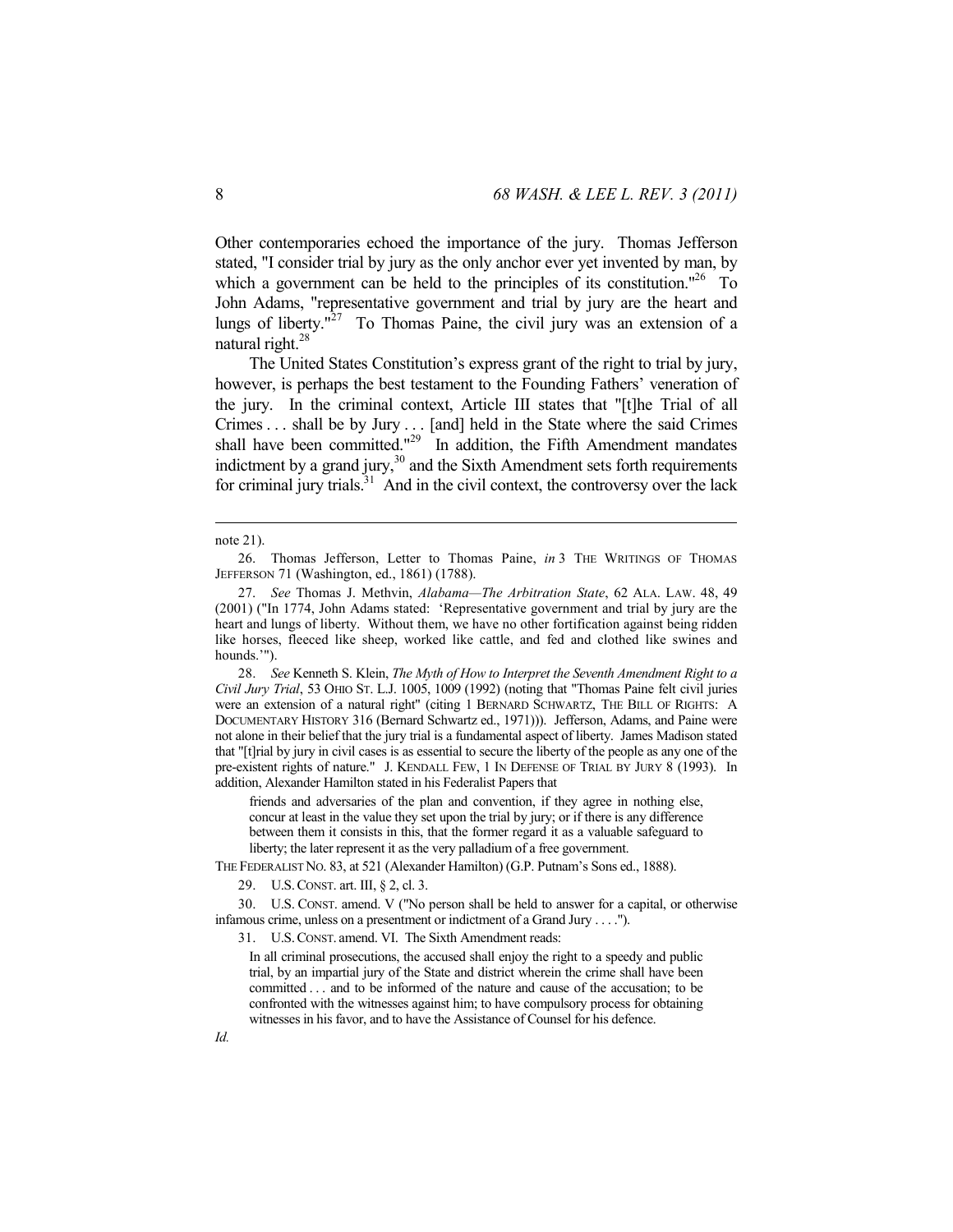of an expressly granted civil-jury-trial right in the original Constitution was a driving force behind the ratification debate and the birth of the Seventh Amendment.<sup>32</sup>

In Pennsylvania, for example, the Anti-Federalists nearly prevented the ratification convention from even occurring "largely because they believed the Federalists were trying to abolish civil juries. $133$  Similar sentiment existed in Massachusetts, New Hampshire, Virginia, New York, and Rhode Island.<sup>34</sup> To ensure ratification of the Constitution, the Seventh Amendment, which protects the right to a jury trial in most civil cases at common law, was born.<sup>35</sup>

Justice Powell likewise championed the jury as a "bulwark against the corrupt or overzealous prosecutor and against the compliant, biased, or eccentric judge."36 In *Batson v. Kentucky*, for example, he defined for the

 33. *See* Klein, *supra* note 28, at 1010 & n.20 (noting also that "this sentiment by the Anti-Federalists may not have been for the pure love of individual liberties, so much as a recognition of a populist issue that would serve their goals").

34*. Id.* at 1010.

 $\overline{a}$ 

 35. U.S. CONST. amend. VII ("In Suits at common law where the value in controversy shall exceed twenty dollars, the right of trial by jury shall be preserved, and no fact tried by a jury, shall be otherwise re-examined in any Court of the United States . . . ."); *see also* Klein, *supra* note 28, at 1016 ("[T]he ultimate omission of a civil jury guarantee from the draft Constitution became a matter of central debate in the states, and the keystone of opposition to the Constitution. . . . That opposition would ultimately lead to the Seventh Amendment.").

36*.* Johnson v. Louisiana, 406 U.S. 366, 373 (1972) (Powell, J., concurring) (internal quotation marks omitted) (quoting Duncan v. Louisiana, 391 U.S. 145, 156 (1968)). It is evident that Justice Powell shared Justice White's respect for the criminal jury trial:

The framers of the constitutions strove to create an independent judiciary but insisted upon further protection against arbitrary action. Providing an accused with the right to be tried by a jury of his peers gave him an inestimable safeguard against the corrupt or overzealous prosecutor and against the compliant, biased, or eccentric judge. If the defendant preferred the commonsense judgment of a jury to the more tutored but perhaps less sympathetic

 <sup>32.</sup> *See* Klein, *supra* note 28, at 1009 (noting that "[w]hen the Constitution went to the states for ratification, it met with immediate concern that it inadequately guarded individual liberties, and in particular that in civil causes it did not secure the trial of facts by a jury" (internal quotation marks and citations omitted)). As Klein explains, the states did not share Hamilton's view that the Constitution's silence did not impinge upon the civil jury trial. *Id*. (citing THE FEDERALIST NO. 83, at 516–32 (Alexander Hamilton) (G.P. Putnam's Sons ed., 1888)). "[W]hen Hamilton reflected on the entire range of stated objections to the Constitution, he opined that the one which met with the most success, at least in his state, 'and perhaps in several of the other [s]tates, is that relative to the want of a constitutional provision for the trial by jury in civil cases.'" *Id.* (quoting THE FEDERALIST NO. 83, at 516– 17 (Alexander Hamilton) (G.P. Putnam's Sons ed., 1888) (alteration in original)); *see also*  Parsons v. Bedford, Breedlove & Robeson, 28 U.S. 433, 446 (1830) ("One of the strongest objections originally taken against the constitution of the United States, was the want of an express provision securing the right of trial by jury in civil cases.").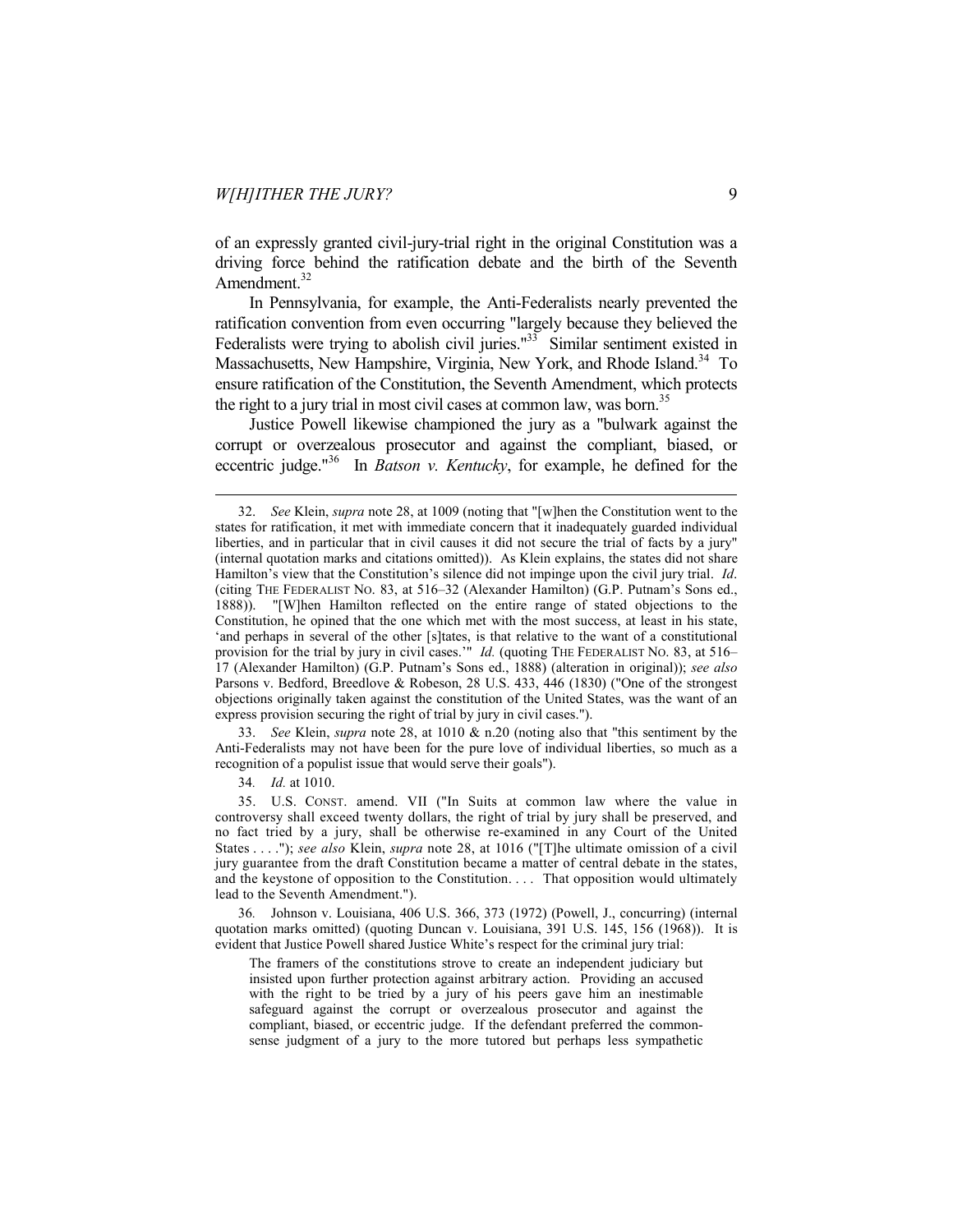modern era what the right to a fair and impartial jury means not only for the defendant—whose "life or liberty" may rest in the hands of that deliberative body—but also for the juror, as a participant in the American system of selfgovernance.<sup>37</sup>

The Supreme Court, in *Batson*, confronted the question of whether the Fourteenth Amendment prevents a prosecutor from striking a juror from the venire based on race.<sup>38</sup> Justice Powell thought that the *Swain*<sup>39</sup> test—which required a defendant to gather evidence on numerous trials unrelated to his own in order to demonstrate a prosecutor's "consistent pattern" of discrimination was inconsistent "with the promise of equal protection to all."<sup>40</sup> He recognized that the jury "has occupied a central position in our system of justice by safeguarding a person accused of crime against the arbitrary exercise of power by prosecutor or judge."<sup>41</sup> Racial discrimination in peremptory challenges was antithetical to the right to a trial by jury "composed of the peers or equals of the person whose rights it is selected or summoned to determine."42 His reasoning persuaded six other members of the Court, including Justice White—the author of the *Swain* opinion that *Batson* reversed.43

## *Duncan*, 391 U.S. at 156.

38*. See id*. at 82 ("This case requires us to reexamine that portion of *Swain v. Alabama* . . . concerning the evidentiary burden placed on a criminal defendant who claims that he has been denied equal protection through the State's use of peremptory challenges to exclude members of his race from the petit jury.").

39*.* Swain v. Alabama, 380 U.S. 202, 224 (1965).

40*. See Batson*, 476 U.S. at 95–96 ("For evidentiary requirements to dictate that several must suffer discrimination before one could object . . . would be inconsistent with the promise of equal protection to all." (internal quotation marks and citations omitted)). Justice Powell also reiterated the Supreme Court's earlier holding that "'a consistent pattern of official racial discrimination' is not 'a necessary predicate to a violation of the Equal Protection Clause. A single invidiously discriminatory governmental act' is not 'immunized by the absence of such discrimination in the making of other comparable decisions.'" *Id*. at 95 (quoting Vill. of Arlington Heights v. Metro. Hous. Dev. Corp., 429 U.S. 252, 266 n.14 (1977)).

- 41. *Id.* at 86 (citing *Duncan*, 391 U.S. at 156).
- 42. *Id*. at 86 (internal quotation marks and citations omitted).
- 43*. See id*. at 81 ("Powell, J., delivered the opinion of the Court, in which Brennan,

reaction of the single judge, he was to have it. Beyond this, the jury trial provisions in the Federal and State Constitutions reflect a fundamental decision about the exercise of official power—a reluctance to entrust plenary powers over the life and liberty of the citizen to one judge or to a group of judges.

 <sup>37.</sup> *See* Batson v. Kentucky, 476 U.S. 79, 87 (1986) ("The harm from discriminatory jury selection extends beyond that inflicted on the defendant and the excluded juror to touch the entire community. Selection procedures that purposefully exclude black persons from juries undermine public confidence in the fairness of our system of justice." (citations omitted)).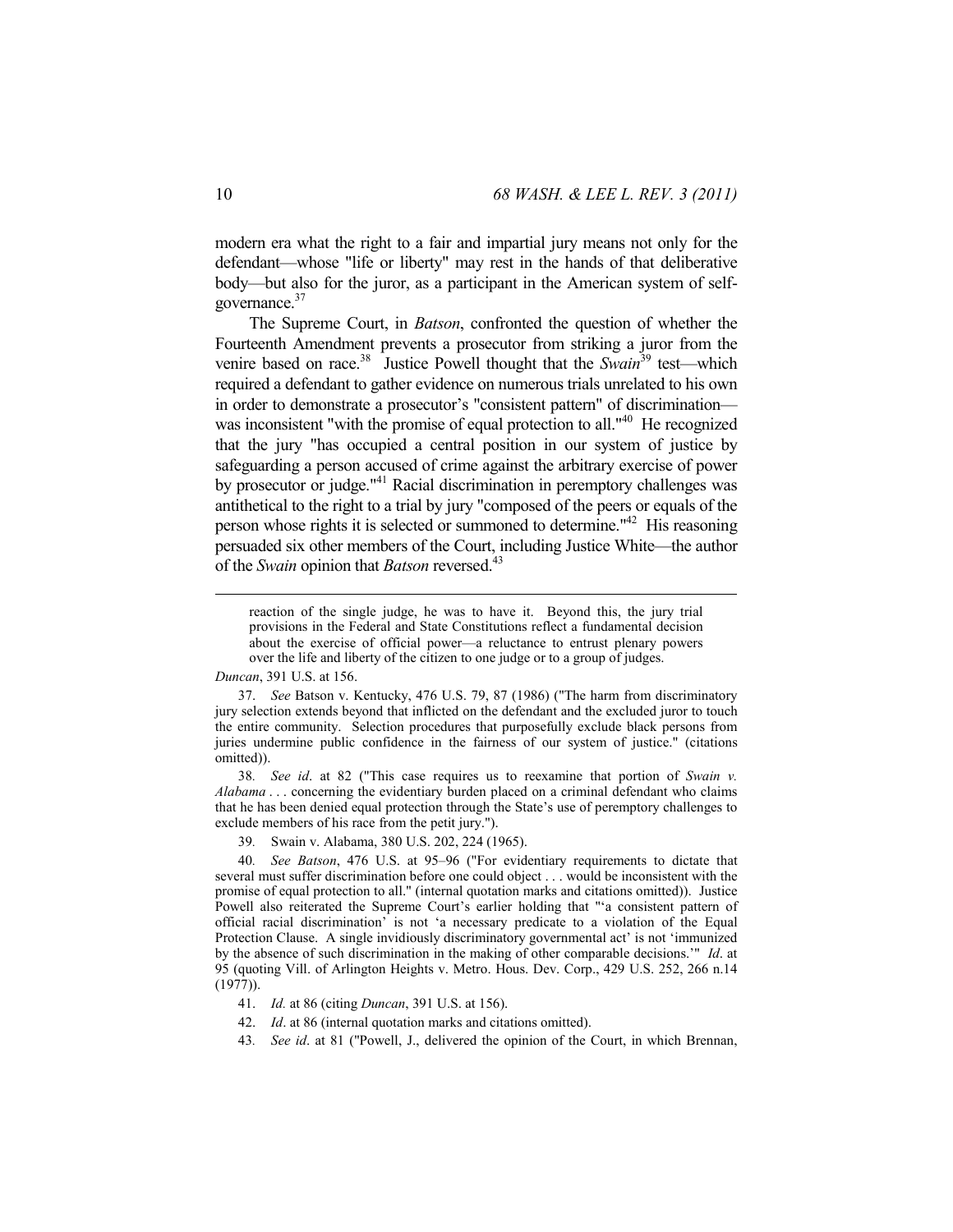$\overline{a}$ 

As later cases recognized, Justice Powell's opinion in *Batson* "was designed to serve multiple ends, only one of which was to protect the individual defendants from discrimination in the selection of jurors."<sup>44</sup> He recognized that racial peremptory strikes deprived not only the defendant of his right to an impartial jury, but also the potential juror of his right of "participation in jury service."<sup>45</sup> This statement by Justice Powell planted the seeds which later flourished in *Powers v. Ohio.*<sup>46</sup> There, the Supreme Court held that the Equal Protection Clause likewise protected the prospective juror from being denied his right to participate in the process of government.<sup>47</sup> The Supreme Court explained that the deprivation of this right struck at the heart of an individual's participation in democracy, as jury service "affords ordinary citizens a valuable opportunity to participate in a process of government, an experience fostering, one hopes, a respect for law."<sup>48</sup>

*Batson* may be the most well-known opinion of Justice Powell that addresses the American jury. His most significant cases dealing with the American jury, however, were decided by the Supreme Court when he had been on the bench less than a year. He cast the final vote in *Apodaca v. Oregon*<sup>49</sup> and *Johnson v. Louisiana*<sup>50</sup>—two companion cases that addressed whether state-law provisions "allowing less-than-unanimous verdicts in certain cases are valid under the Due Process and Equal Protection Clauses of the Fourteenth Amendment."<sup>51</sup>

- 48*. Id*. at 407 (internal quotation marks and citations omitted).
- 49. Apodaca v. Oregon, 406 U.S. 404, 406 (1972).
- 50*.* Johnson v. Louisiana, 406 U.S. 356, 362 (1972).

51*. Id.* at 358; *see also Apodaca*, 406 U.S. at 404 (affirming the decision that an Oregon law allowing less-than-unanimous jury verdicts to be sufficient for noncapital cases does not violate the right to trial by jury under the Sixth and Fourteenth Amendments).

White, Marshall, Blackmun, Stevens, and O'Connor, JJ., joined.").

 <sup>44.</sup> Powers v. Ohio, 499 U.S. 400, 406 (1991) (internal quotation marks and citations omitted).

 <sup>45.</sup> *See Batson*, 476 U.S. at 87 ("[B]y denying a person participation in jury service on account of his race, the State unconstitutionally discriminate[s] against the excluded juror." (citations omitted)).

 <sup>46.</sup> *See Powers*, 499 U.S. at 406 (recognizing that "[t]he opportunity for ordinary citizens to participate in the administration of justice has long been recognized as one of the principal justifications for retaining the jury system" (citing Duncan v. Louisiana, 391 U.S. 145, 147–58 (1968))).

<sup>47</sup>*. See id.* at 409 ("We hold that the Equal Protection Clause prohibits a prosecutor from using the State's peremptory challenges to exclude otherwise qualified and unbiased persons from the petit jury solely by reason of their race, a practice that forecloses a significant opportunity to participate in civic life."). "An individual juror does not have a right to sit on any particular petit jury, but he or she does possess the right not to be excluded from one on account of race." *Id.*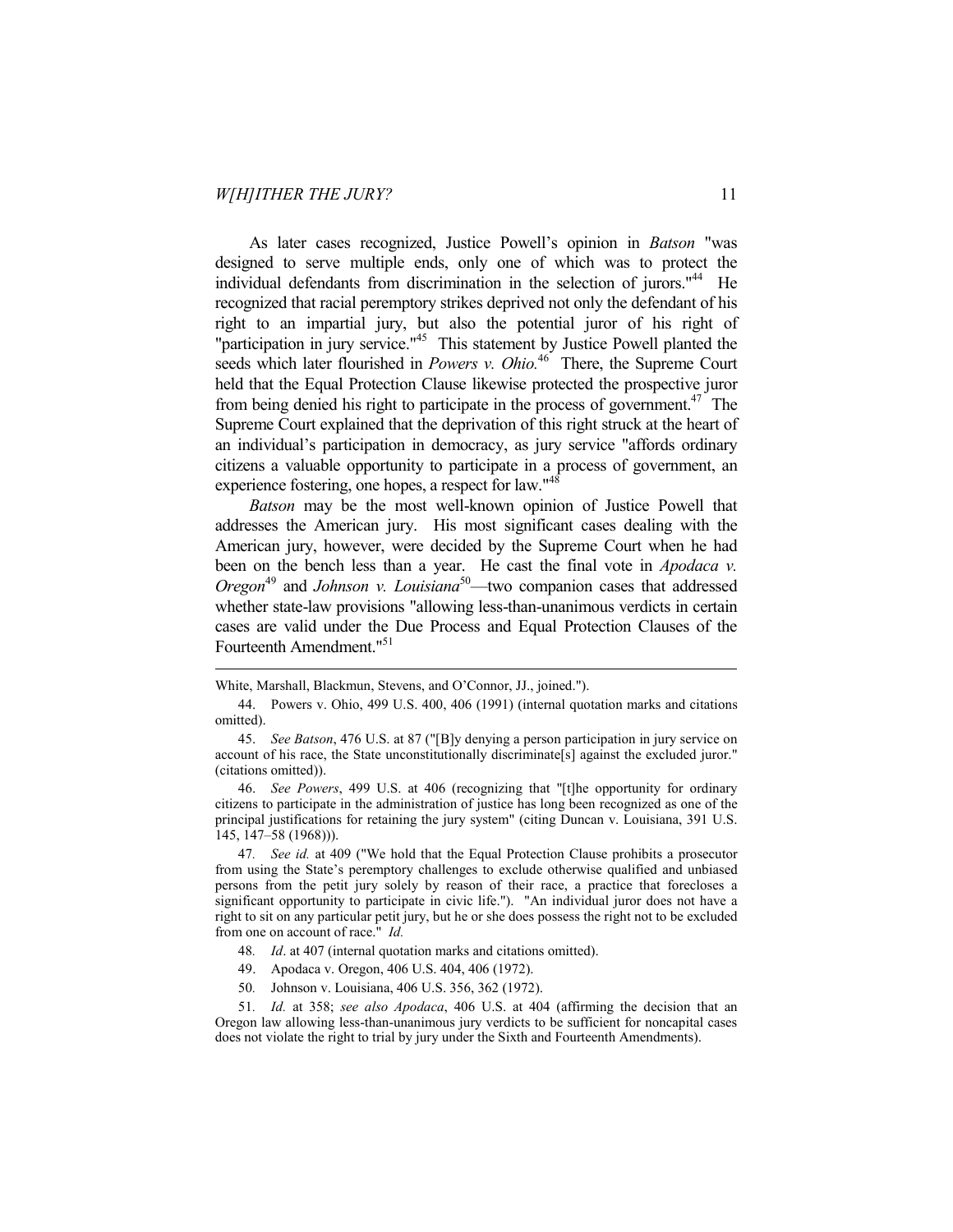I have had an opportunity to examine his papers on these cases at the Powell Archives, and I have spoken with his first law clerk, Larry A. Hammond, about them. $52$  Here, his notes and correspondence corroborate the reputation of Justice Powell as the "quiet centrist." $53$  As was the case in many of his most notable opinions, Justice Powell reserved his vote in *Apodaca* and *Johnson* until the end. His notes from a preliminary vote taken on January 14, 1972, for example, show that Justices Douglas, Brennan, Stewart, and Marshall would reverse and that Chief Justice Burger and Justices White, Blackmun, and Rehnquist would affirm.<sup>54</sup> Perhaps wisely, as the newest Justice, Powell simply "passed," but in doing so, he opened himself up to courting from other Justices.<sup>55</sup> A mere four days after the initial vote, Justice Rehnquist attempted to persuade Justice Powell to adopt a view that the Sixth Amendment was not incorporated to the states by the Fourteenth Amendment in part by referencing a case from 1884 which categorically rejected the notion of incorporation only fifteen years after the adoption of the Fourteenth Amendment.<sup>56</sup>

Despite this friendly courting, however, Justice Powell may have solidified his opinion by January 15, 1972—one day after the initial vote.<sup>57</sup> He wrote that he was "not prepared to say a state may abolish a criminal jury trial" and "would write [a] separate concurring [opinion] expressing reservations as

 <sup>52.</sup> Unlike other judges who prohibit their law clerks from discussing chambers matters, Justice Powell specifically permitted his clerks to discuss their work so long as they did not discuss the views of other members of the Court.

 <sup>53.</sup> In an article announcing his death, the New York Times recognized Powell's reputation as the "quiet centrist," noting that he "brought a voice of moderation and civility to an increasingly polarized court during his 15-year tenure." Linda Greenhouse, *Lewis F. Powell Jr., Who Became the Quiet Centrist of the Supreme Court, Is Dead at 90*, N.Y. TIMES, Aug. 26, 1998, at 1. Greenhouse goes on to note that Powell was "the balancer and compromiser, a political moderate with an aversion to heated rhetoric and doctrinal rigidity. Neither his colleagues nor lawyers practicing before the court could take his vote for granted." *Id*.

 <sup>54.</sup> Justice Powell, Personal Note, Re: *Johnson v. Louisiana*, 406 U.S. 365 (1972) (Jan. 14, 1972) (on file with the Washington and Lee Powell Archives); Justice Powell, Personal Note, Re: *Apodaca v. Oregon*, 406 U.S. 404 (1972) (Jan. 14, 1972) (on file with the Washington and Lee Powell Archives).

 <sup>55.</sup> Justice Powell, Personal Note, Re: *Johnson v. Louisiana*, 406 U.S. 365 (1972) (Jan. 14, 1972) (on file with the Washington and Lee Powell Archives); Justice Powell, Personal Note, Re: *Apodaca v. Oregon*, 406 U.S. 404 (1972) (Jan. 14, 1972) (on file with the Washington and Lee Powell Archives)

 <sup>56.</sup> Letter from Justice Rehnquist to Justice Powell (Jan. 17, 1972) (referencing *Hurtado v. California*, 110 U.S. 516 (1884)) (on file with the Washington and Lee Powell Archives).

 <sup>57.</sup> Justice Powell, Personal Note, Re: *Johnson v. Louisiana*, 406 U.S. 365 (Jan. 15, 1972) (on file with the Washington and Lee Powell Archives).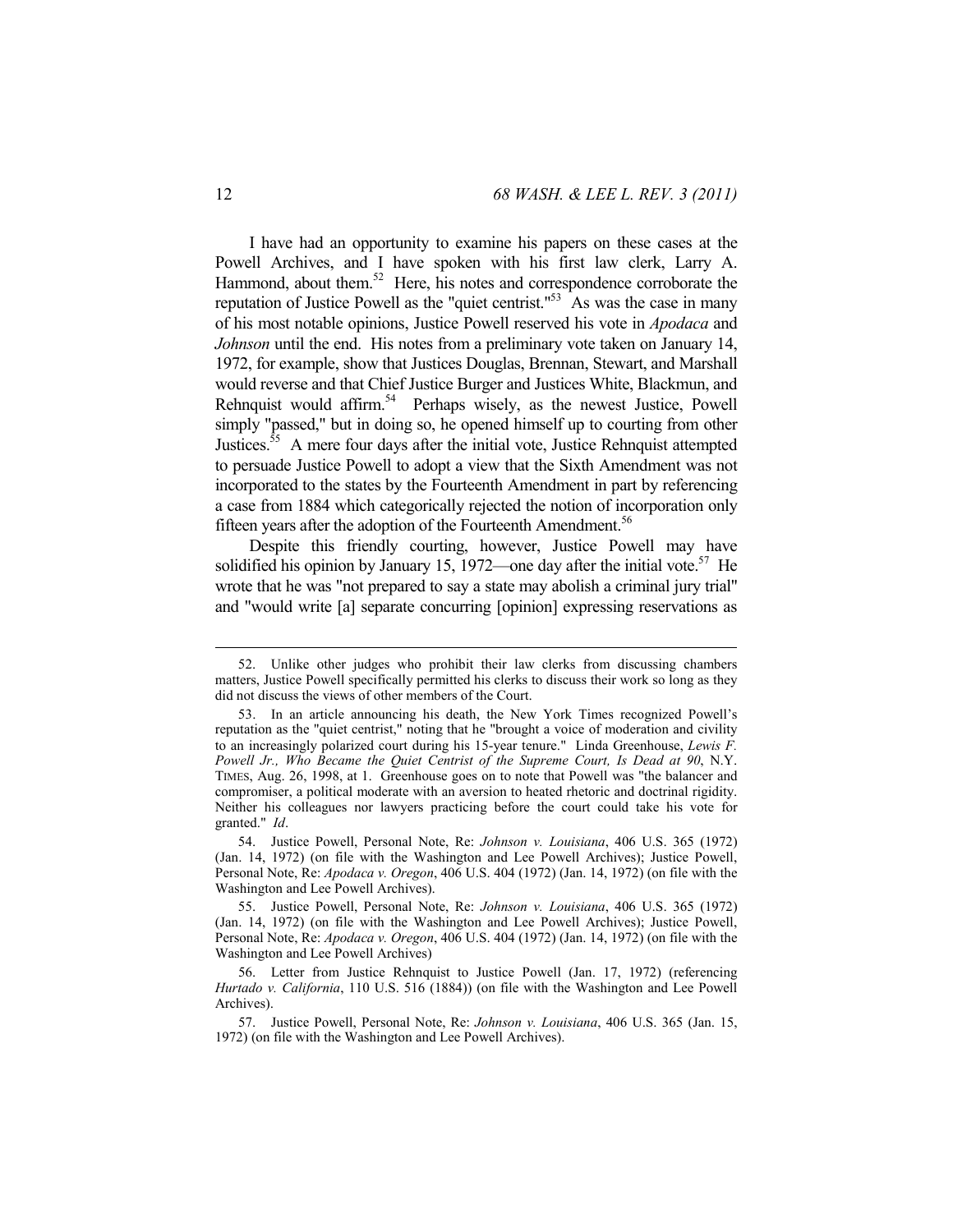to *Duncan* [v. Louisiana, 406 U.S. 356 (1972)]."<sup>58</sup> Several months later, Justice Powell did just that.<sup>59</sup>

Also notable is Justice Powell's possible influence on Justice Douglas's dissenting opinion. In a memorandum from Justice Powell to Larry Hammond, Justice Powell sought Hammond's opinion as to whether he should add a footnote in his concurrence rebutting Justice Douglas's characterization of less-than-unanimous jury verdicts as a "totalitarian alternative."60 Justice Powell noted that,

this is a curious characterization of a measure adopted by the vote of the people of Oregon in a free election. It also comes to mind that some of the greatest names in the history of this Court—names hardly associated with totalitarian techniques—have shared the view that due process does not require unanimity of jury verdicts. In *Jordan v. Massachusetts*, . . . the opinion to this effect was joined—among others—by then Chief Justice White and Justices Holmes and Hughes. Moreover, the totalitarian analogy hardly seems an apt one as no totalitarian system guarantees the right of jury trial as we know it or, indeed, guarantees anything except the certainty of conviction if this is the will of the state.<sup>61</sup>

Although I do not know precisely what happened next, neither Justice Powell's concurrence nor Justice Douglas's dissent mention the "totalitarian alternative." Perhaps Justice Powell convinced Justice Douglas to modify his opinion.

Aside from the interplay between the Justices, what is striking in the *Apodacca* and *Johnson* cases is the way in which Justice Powell considered incorporation from the ground up.<sup>62</sup> Here, Justice Powell was simultaneously concerned with retaining states' ability to experiment and with ensuring that the right to a jury remained fundamental.<sup>63</sup> In his decisional concurrence, he agreed with the majority that "convictions based on less-than-unanimous jury

 <sup>58</sup>*. Id*.

 <sup>59.</sup> *See* Johnson v. Louisiana, 406 U.S. 356, 373 (1972) (Powell, J., concurring) ("I find nothing in the constitutional principle upon which *Duncan* is based, or in other precedents, that requires repudiation of the views expressed in *Maxwell* and *Jordan* with respect to the size of the jury and the unanimity of its verdict.").

 <sup>60.</sup> Memorandum from Justice Powell to Mr. Larry A. Hammond re *Johnson* and *Apodacca* (Apr. 3, 1972) (on file with the Washington and Lee Powell Archives).

<sup>61</sup>*. Id*.

 <sup>62.</sup> *See Johnson*, 406 U.S. at 375 (Powell, J., concurring) ("[I]n holding that the Fourteenth Amendment has incorporated 'jot-for-jot and case-for-case' every element of the Sixth Amendment, the Court derogates principles of federalism that are basic to our system." (quoting Duncan v. Louisiana, 391 U.S. 145, 181 (1968) (Harlan, J., dissenting))).

 <sup>63.</sup> *See id.* ("In the name of uniform application of high standards of due process, the Court has embarked upon a course of constitutional interpretation that deprives the States of freedom to experiment with adjudicatory processes different from the federal model.").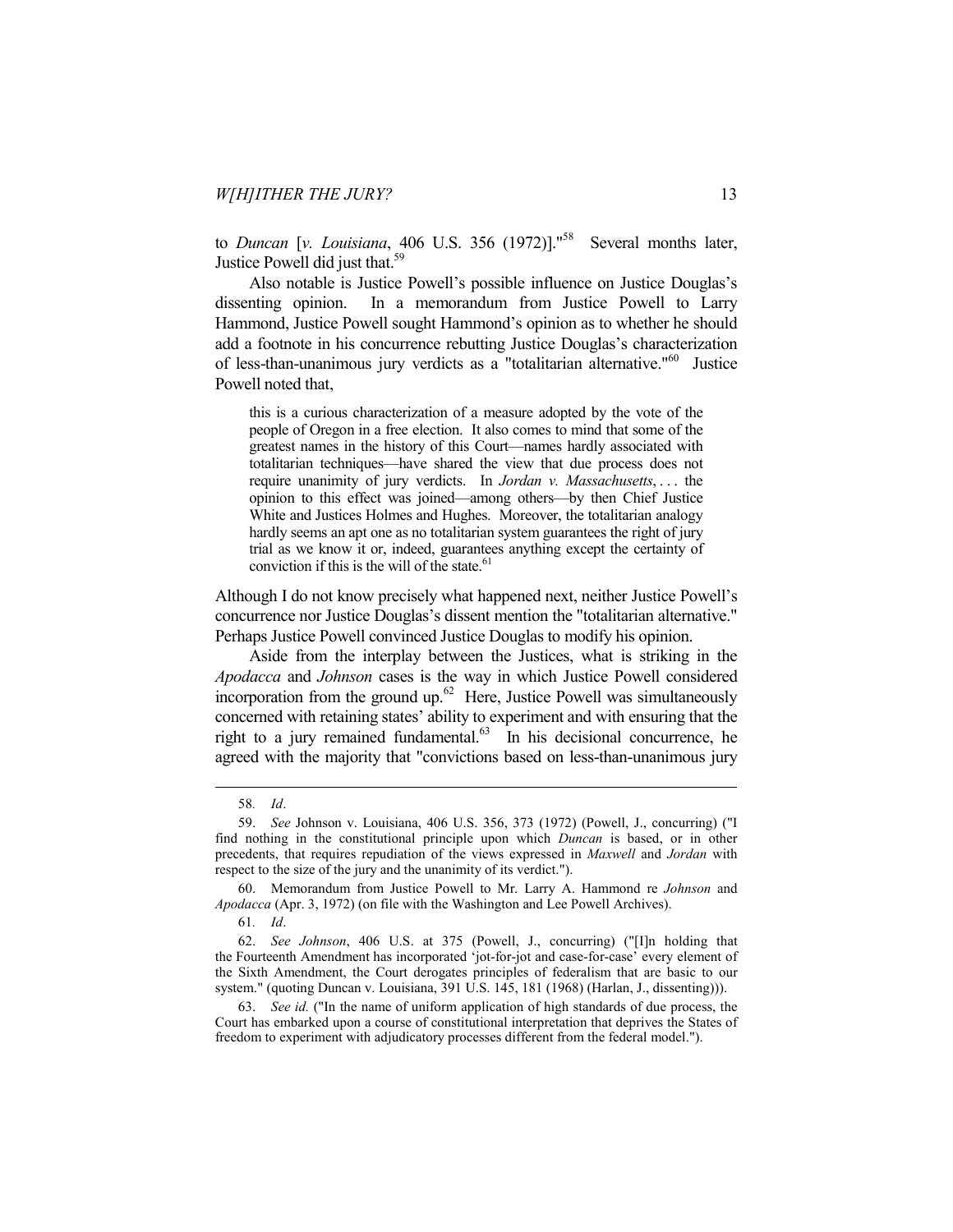verdicts . . . did not deprive criminal defendants of due process of law under the Fourteenth Amendment."64 He recognized, however, that "[b]ecause it assures the interposition of an impartial assessment of one's peers between the defendant and his accusers, the right to trial by jury deservedly ranks as a fundamental of our system of jurisprudence."  $65$  To Justice Powell, the significance of the jury "derives from the special confidence we repose in a body of one's peers to determine guilt or innocence against arbitrary law enforcement."<sup>66</sup> This notion of the jury as the "protector of innocence against the consequences of the partiality and undue bias of judges in favor of the prosecution" was the critical thing, and it remained undiminished by the choice of certain states to permit some formulations of less-than-unanimous jury verdicts.<sup>67</sup>

Nevertheless, although Blackstone, the Founders, and Justice Powell all placed considerable value on the American jury system, the role of the jury as the heart and lungs of liberty is now withering on the vine. The percentage of cases that proceed to trial has long been on the decline.<sup>68</sup> On the civil side, in 1976, approximately eight percent of cases proceeded to trial.<sup>69</sup> By 2000, that percentage had dropped to slightly above two percent.<sup>70</sup> The percentage of criminal cases that were tried has also decreased during the same period. In 1976, approximately fifteen percent of criminal cases were tried to a jury.<sup>71</sup> By 2000, it had fallen to approximately six percent.<sup>72</sup>

This trend has not only influenced the work of our trial courts, but also of the appellate courts. Here in the Fifth Circuit, the reduction of the percentage of civil appeals is due in part to the decrease in civil trials in the district courts, cases which used to be the bread and butter of the court's docket. Since 1985, the overall number of appeals has more than doubled.<sup>73</sup> The decrease in civil

 <sup>64.</sup> *Johnson*, 406 U.S. at 366 (Powell, J., concurring).

<sup>65</sup>*. Id*. at 367.

<sup>66</sup>*. Id*. at 373 (internal quotation marks and citations omitted).

<sup>67</sup>*. Id*. at 373–74 & 374 n.11 (internal quotation marks and citations omitted).

 <sup>68.</sup> *See* Judith Resnik, *Whither and Whether Adjudication*, 86 B.U. L. REV. 1101, 1126 (2006) (noting that "federal courtrooms have their 'lights on'—meaning lit for at least two hours a day—about half of the time").

 <sup>69.</sup> Patrick E. Higginbotham, *Judge Robert A. Ainsworth, Jr. Memorial Lecture, Loyola University School of Law: So Why Do We Call Them Trial Courts?*, 55 S.M.U. L. REV. 1405, 1409 & chart 2 (2002).

<sup>70</sup>*. Id*.

<sup>71</sup>*. Id*.

<sup>72</sup>*. Id*.

<sup>73</sup>*. See* TABLE OF NEW APPEALS DOCKETED BY CASE TYPE—1984–1985 (noting that parties filed 2,915 total appeals—1,058 criminal and 1,857 civil—during the court year from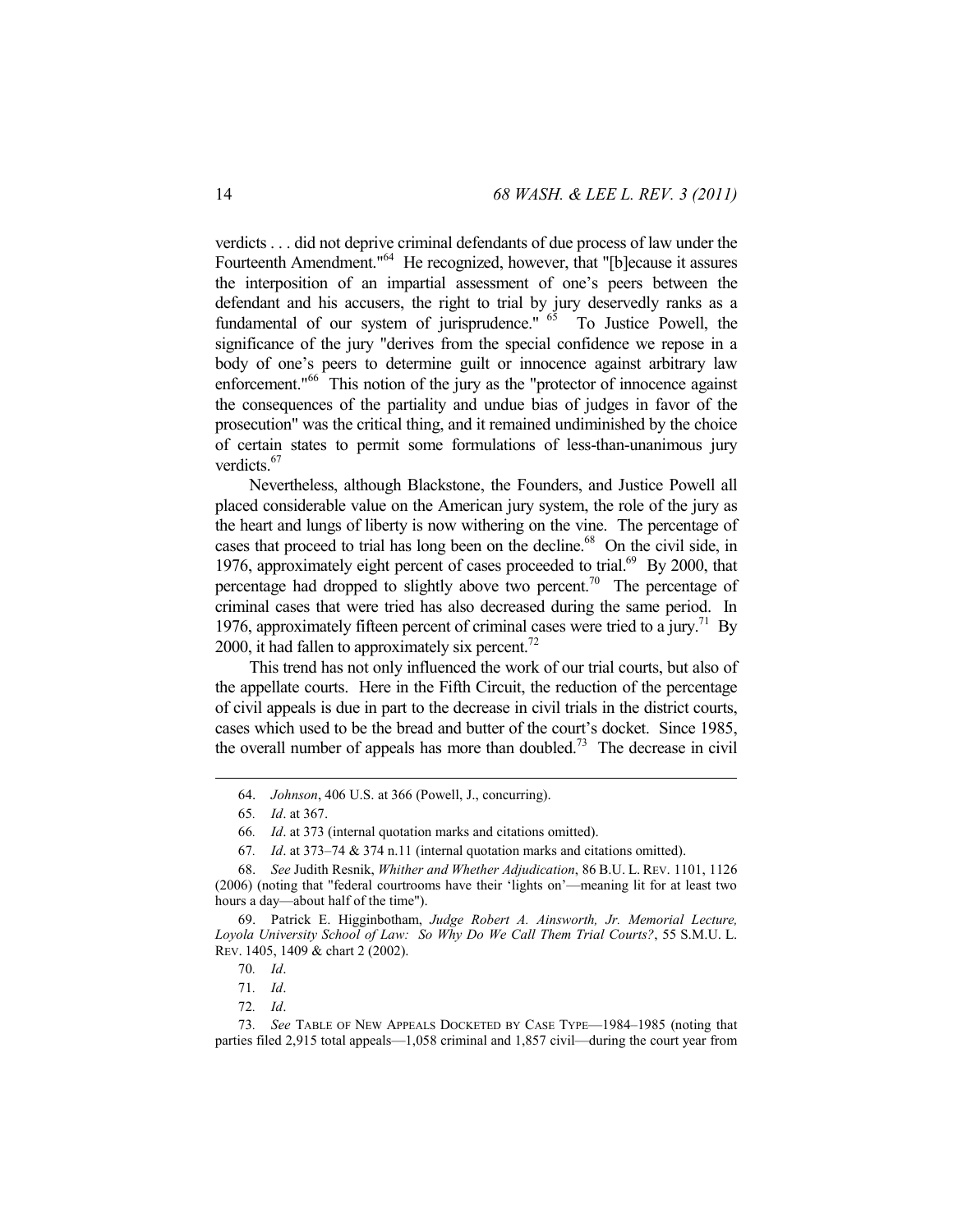trials combined with the minimal increase in civil appeals and the considerable increase in criminal appeals, however, has significantly shifted the court of appeals' criminal-to-civil case ratio.<sup>74</sup> Twenty-five years ago, our docket was comprised of approximately two-thirds civil cases and one-third criminal.<sup>75</sup> Today, the reverse is true: Approximately two-thirds of our appeals are criminal and one-third are civil.<sup>76</sup>

My personal experiences also reflect this trend. On more than one occasion, I have spoken with a federal district court judge who has gone for more than a year without presiding over a single civil-jury trial. There are proposals pending that would require judges to share courtrooms because there is a view that judges may not need them every day.<sup>77</sup> Jury trials have decreased in the state court system as well.<sup>78</sup> Just last year, Harris County, one of the largest counties in the United States and where I happened to serve as a trial judge, converted one of its regular civil courts to a family court because the demand for non-family civil trials had fallen so significantly.

The disappearance of the jury trial, however, is not indicative of a lesslitigious society. Rather, many of these would-be jury trials have disappeared into the vortex that is Alternative Dispute Resolution (ADR). ADR can be more efficient and achieve better results in some cases, but it is not a one-sizefits-all panacea.

While ADR advertises itself to be cheaper and faster, this may not be the case. When I served as a trial judge, my practice was to give anyone a trial in forty-five days for the mere cost of a filing fee. Similarly, the median time from hearing to final disposition of criminal matters in the Fifth Circuit is just over one month.79 With increased discovery in arbitration, on the other hand,

<sup>1984</sup> to 1985) (on file with the Washington and Lee Law Review); TABLE OF NEW APPEALS DOCKETED BY CASE TYPE AS OF 6/20/10 (noting that parties filed 7,337 total appeals—5,143 criminal and 2,194 civil—during the court year ending June 20, 2010) (on file with the Washington and Lee Law Review). *See generally* Jennifer Walker Elrod, *Forward*, 42 TEX. TECH L. REV. 549, 549 (2010).

 <sup>74.</sup> Elrod, *supra* note 73, at 549.

 <sup>75.</sup> *Id.*

 <sup>76.</sup> *Id.*

<sup>77</sup>*. See* Tony Mauro, *Federal Judges May Start Sharing Courtrooms*, LEGAL TIMES, Sept. 17, 2008, http://www.law.com/jsp/article.jsp?id=1202424565603 (last visited Feb. 16, 2011) ("Federal trial judges may start doubling up to reduce the need for courtroom space at a time when budgets are tight and fewer cases go to trial.") (on file with the Washington and Lee Law Review).

 <sup>78.</sup> *See* G. Thomas Munsterman & Shaua Strickland, *The Vanishing Trial*, 19 THE CT. MANAGER 50, 51 (2004) (noting a 15% decline in criminal jury trials and a 32% decline in civil jury trials from 1992 to 2002 in the twenty-two states reporting).

 <sup>79.</sup> ADMINISTRATIVE OFFICE OF THE UNITED STATES COURTS, JUDICIAL BUSINESS: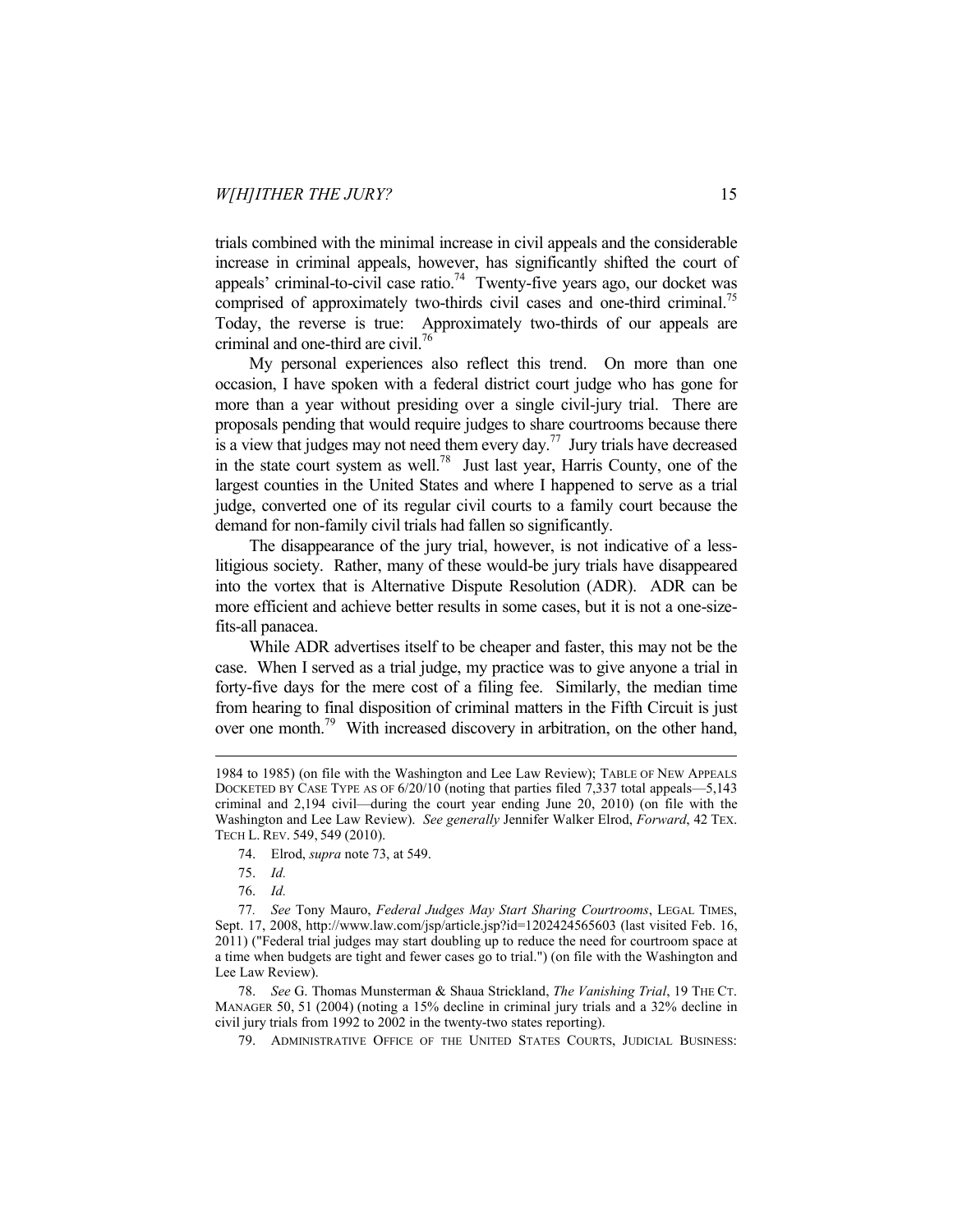both the length and the relative cost of such proceedings have increased in recent years.<sup>80</sup>

There are also other costs associated with ADR. For example, arbitration proceedings are often more likely to conclude in "split the difference" results which are often unsatisfactory to both parties. $81$  When Solomon proposed to "split the baby," he had no intention of cutting the infant in half.<sup>82</sup> But most practitioners believe that this happens far too often in arbitration.<sup>83</sup> Moreover, when things go wrong, there is no mechanism to correct the decision. $84$ Repeatedly, parties would appear before me when I was a trial judge and argue that an arbitration award should not be confirmed because the arbitrator failed to follow the law. One time, a party even argued that he was denied the right to have an attorney present at the arbitration because he missed the deadline for designation of his attorney. In each of these instances, the court was unable to grant any relief due to the deferential standards used by courts in confirming arbitration awards. $85$  In addition, there are other systematic costs associated with ADR that we should not overlook. The secrecy of the proceedings provides insufficient data points to guide the outcome of future disputes and creates a limited, and often insufficient, record of precedent for appellate

ANNUAL REPORT OF THE DIRECTOR, MEDIAN TIME INTERVALS IN MONTHS FOR MERIT TERMINATIONS OF APPEALS ARISING FROM THE U.S. DISTRICT COURTS, BY CIRCUIT DURING THE 12-MONTH PERIOD ENDING JUNE 30, 2010 (2010) (on file with the Washington and Lee Law Review). For cases not receiving oral argument, the median time from submission of the appeal to a panel and final disposition is only less than nineteen days. *Id*.

 <sup>80.</sup> *See* Richard Chernick, *E-Discovery Threatens to 'Litigize' Arbitration*, THE RECORDER, Apr. 16, 2010, http://www.law.com/jsp/lawtechnologynews/PubArticleLTN.jsp? id=1202448121439 (last visited Feb. 16, 2011) ("The key problem in commercial arbitration . . . is that it has become as costly and almost as slow as litigation. The main culprit has been identified as discovery cost and abuse.") (on file with the Washington and Lee Law Review).

 <sup>81.</sup> *See* David S. Steuer, *A Litigator's Perspective on the Drafting of Commercial Contracts*, *in* DRAFTING CORPORATE AGREEMENTS 459, 467 (Practising Law Institute 2010) (noting that "[c]ommon wisdom suggests that arbitrators tend to 'split the difference' in deciding disputes").

<sup>82</sup>*.* 1 *Kings* 3:16–28 (New International Version).

<sup>83</sup>*. See* Steuer, *supra* note 81, at 467 ("Common wisdom suggests that arbitrators tend to 'split the difference' in deciding disputes . . . .").

 <sup>84.</sup> *See id*. (noting that "[o]ften, defendants prefer arbitration over litigation, although lately even defendants have begun to question the unreviewable nature of arbitration").

 <sup>85.</sup> *See, e.g.*, Hall St. Assocs., L.L.C. v. Mattel, Inc., 552 U.S. 576, 584–85 (2008) (stating that *Wilko v. Swan*, 346 U.S. 427 (1953), stands for the general proposition that courts will not review arbitral awards); *see also* 9 U.S.C. § 10 (2006) (enumerating the limited grounds upon which an arbitral award may be vacated).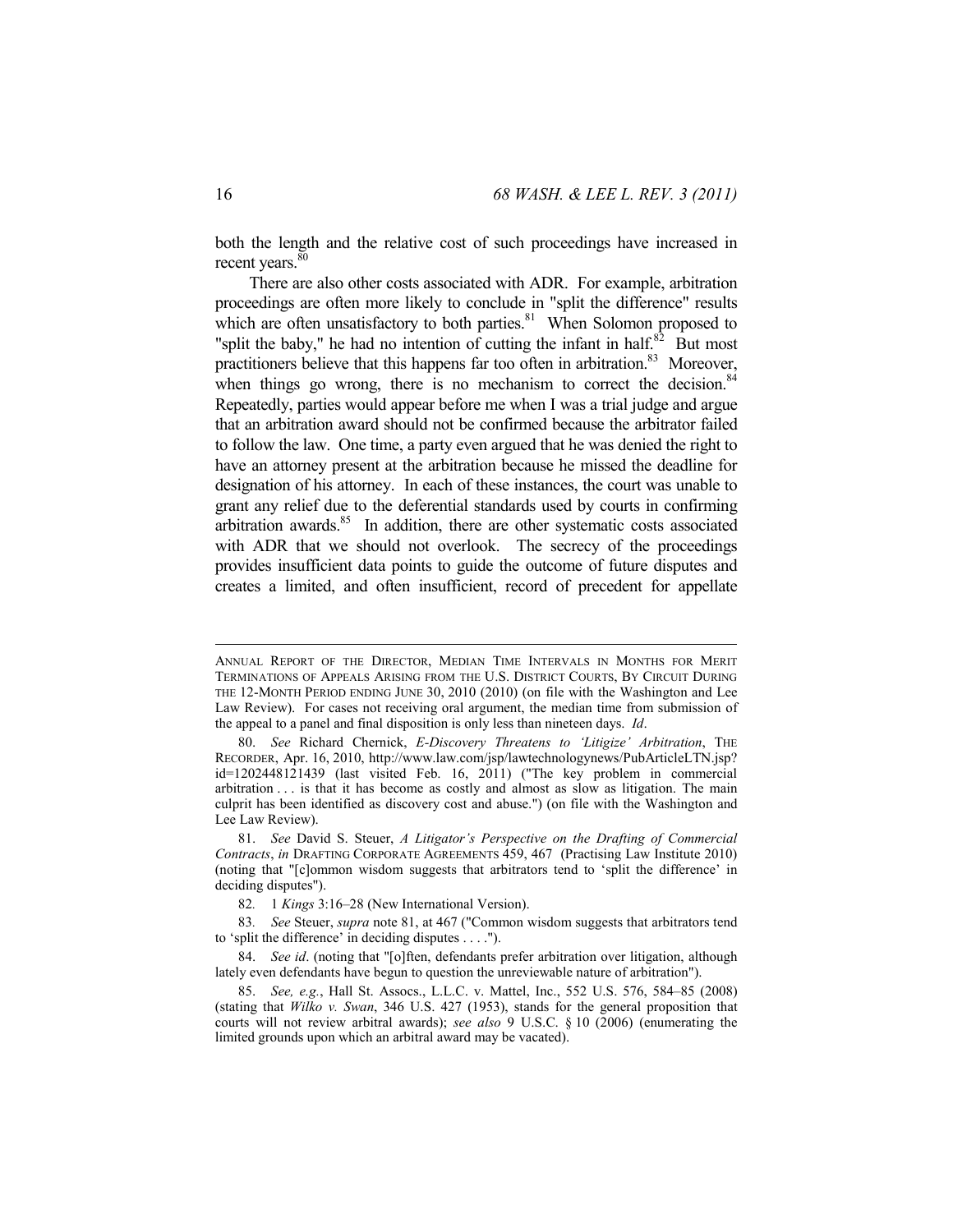review. Furthermore, secret trials do little to foster public confidence in the rule of law.86

There is pushback; some lawyers are advising clients to take arbitration clauses out of their agreements and are even taking them out of their own contracts:

[L]itigators are starting to find the quicker, cheaper, more private aspects of arbitration have turned into lengthy, expensive and often public quasi-trials. This has a growing number of attorneys advising clients to either take their chances in court or tailor very specific arbitration clauses with the hopes of limiting the expense of arbitration.<sup>8</sup>

Nevertheless, change is a "slow-moving process,"<sup>88</sup> and we must recognize that we did not reach this point overnight. The progression has taken years, and the reasons for the decreasing use of the jury system are myriad. Although the increasing role of arbitration is certainly a factor, as numerous articles have recognized, we must be wary of making arbitration the scapegoat for many of the courts' own failures and delays that have certainly tarnished the efficiency of the traditional legal system. This was evident in the case of *Huss v.*  Gayden,<sup>89</sup> which the Fifth Circuit heard last year.<sup>90</sup>

More than ten years ago, Barbara Huss and her husband filed a medical malpractice lawsuit.<sup>91</sup> She had been given Terbutaline during her pregnancy, and she developed cardiomyopathy, pulmonary edema, and congestive heart failure, which endangered her life and necessitated frequent and continual medical treatment.<sup>92</sup> At issue in the suit was whether there was a link between

 91. *See Huss*, 571 F.3d at 444 (noting that the medical malpractice diversity suit was filed on June 30, 2000).

 <sup>86.</sup> *See* Laurie Kratky Doré, *Public Courts Versus Private Justice: It's Time to Let Some Sun Shine in on Alternative Dispute Resolution*, 81 CHI.-KENT L. REV. 463, 492 (2006) ("Unlike publicly available court decisions, unpublished arbitral awards do not communicate public values or educate the community about the underlying law.").

 <sup>87.</sup> Gina Passarella, *Litigators Losing Love of Arbitration Argue for Trials*, LEGAL INTELLIGENCER, Sept. 1, 2010, http://www.law.com/jsp/article.jsp?id=1202471400934 (last visited Feb. 16, 2011) (on file with the Washington and Lee Law Review).

 <sup>88.</sup> *See id*. (noting that transitioning favor from arbitration to trial is a "slow moving process" because "litigators are rarely consulted when corporate attorneys are drafting contracts").

<sup>89</sup>*.* Huss v. Gayden, 571 F.3d 442 (5th Cir. 2009); *see also generally* Huss v. Gayden, 465 F.3d 201 (5th Cir. 2006); Huss v. Gayden, 508 F.3d 240 (5th Cir. 2007); Huss v. Gayden, 991 So. 2d 169 (Miss. 2008).

 <sup>90.</sup> I note here that my remarks about *Huss v. Gayden* are not to the merits of the case, but rather are confined to the procedural history and the time-frame involved.

<sup>92</sup>*. Id*. at 444–45, 448.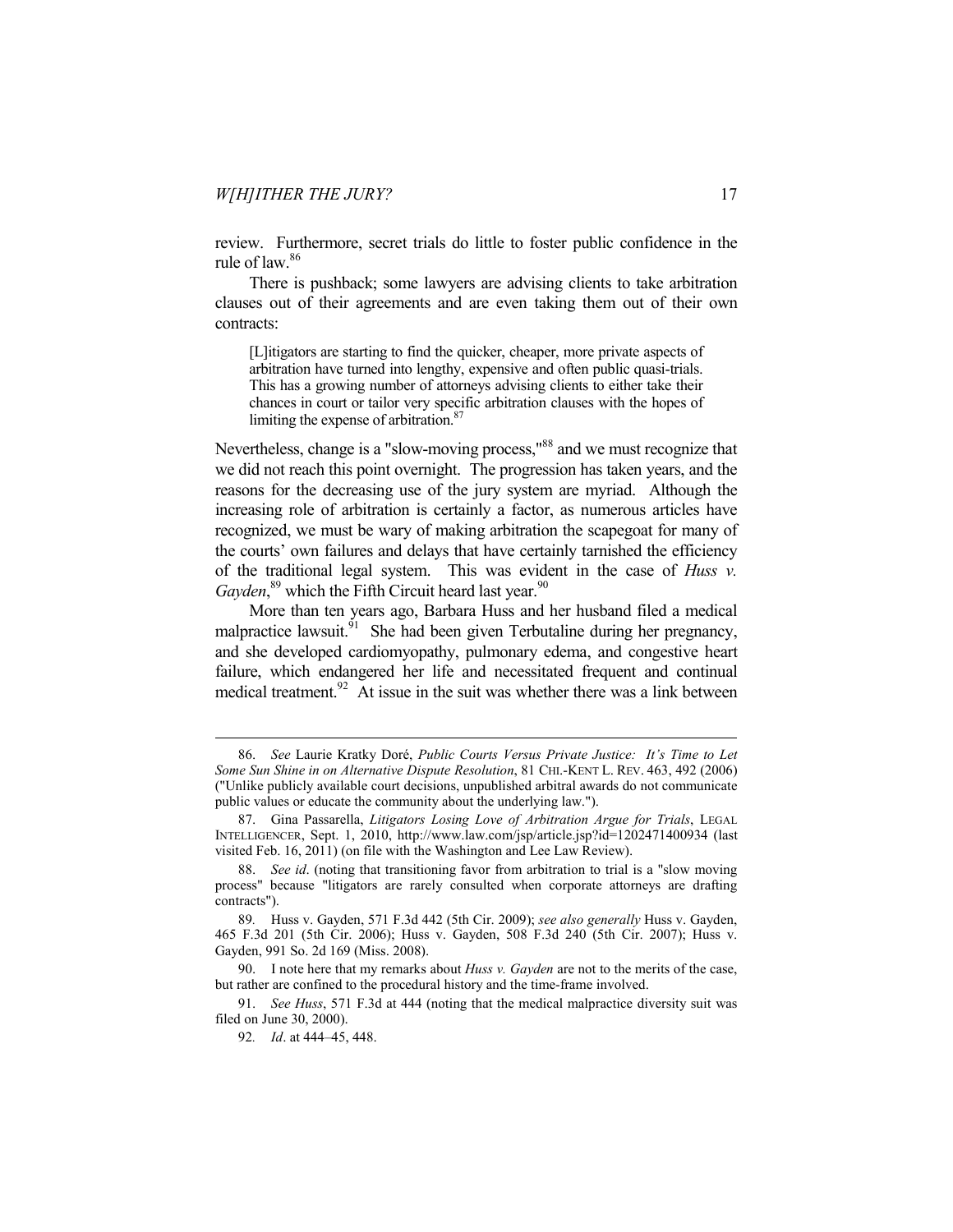Terbutaline and her condition.<sup>93</sup> Her case was tried before a jury, and the jury awarded her \$3.5 million. $94$  The victory was short lived. The defendants appealed, and a panel majority reversed and rendered, holding that the litigation had been barred by the statute of limitations.<sup>95</sup> The Husses requested rehearing en banc, which was denied in 2006.<sup>96</sup> However, the panel granted rehearing *sua sponte* and withdrew its opinion.<sup>97</sup> Eleven months later, the panel issued a certified question regarding the statute of limitations to the Mississippi Supreme Court, $98$  and the Mississippi Court found the statute of limitations defense to be without merit.<sup>99</sup>

The panel then issued a decision in favor of the defendants on yet another ground—the district court had improperly excluded a defense witness's testimony on specific causation, despite the district court's belief that the expert lacked the scholarship and experience necessary to opine that Terbutaline did not weaken Huss's heart.<sup>100</sup> A petition for rehearing followed, which the court denied.<sup>101</sup> Now, ten years after the start of litigation, the parties are still awaiting a new trial on the merits of the case. In his opinion on the denial of rehearing en banc, my colleague, Judge Patrick Higginbotham, lamented this result, stating that "trials of civil cases are disappearing in federal courts. Litigation is fleeing the courts. Much is written about this phenomenon and why it is occurring. To those students I say: [R]ead this case."<sup>102</sup>

Unfortunately, malaise has set in within the legal community about protecting the jury system. Lawyers are often the first to tell people "how to get out of jury duty." In fact, I have overheard judicial law clerks, who work in the courts every day, saying that they "don't want to bother people" by calling them for jury duty. I am likewise dismayed at the public's lack of response to the jury summons. The Harris County district clerk recently reported that "only 20 percent of those summoned for jury service actually respond or report to

 $\overline{a}$ 

- 98. Huss v. Gayden, 508 F.3d 240, 241–42 (5th Cir. 2007).
- 99*.* Huss v. Gayden, 991 So. 2d 162, 168–69 (Miss. 2008).

100*. See Huss*, 571 F.3d at 455–56 ("We hold that the exclusion was reversible error, and defendants are entitled to a new trial on this basis.").

101. Huss v. Gayden, 585 F.3d 823, 823–24 (5th Cir. 2009).

102*. Id*. at 832–33.

 <sup>93.</sup> *Id.* at 444–45.

<sup>94</sup>*. Id*. at 444.

 <sup>95.</sup> *See* Huss v. Gayden, 465 F.3d 201, 204 (5th Cir. 2006) ("Because we hold that the Husses' claims are barred by limitations, we do not address causation, exclusion of the defense expert's testimony, or any of the other issues raised in this appeal.").

 <sup>96.</sup> Huss v. Gayden, No. 04-60962, 2006 WL 5013195, at \*1 (5th Cir. Dec. 27, 2006). 97*. Id*.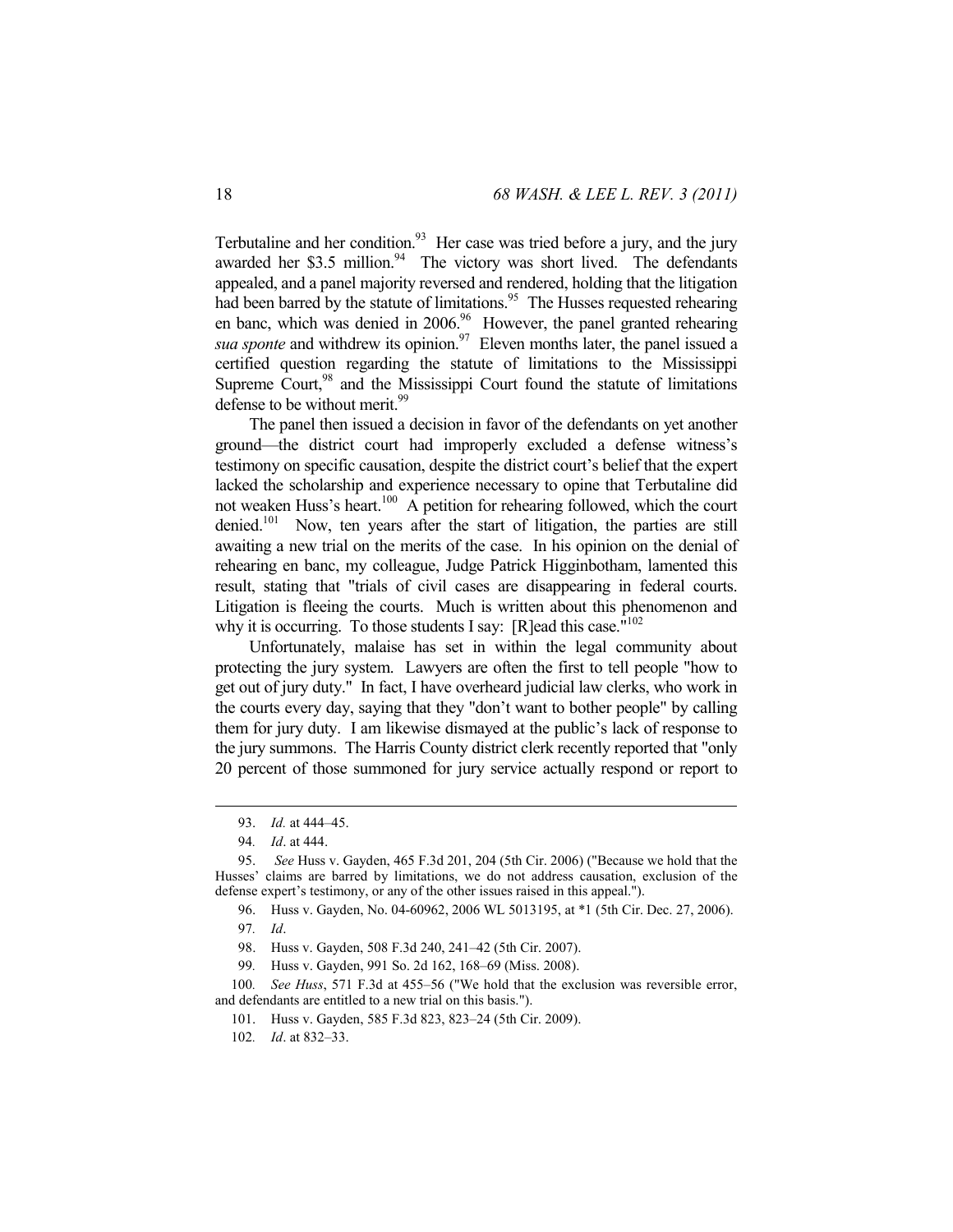$\overline{a}$ 

serve."<sup>103</sup> And even judges sometimes do their part to keep civil cases from the jury. Parties are banished to mandatory mediation, or if the case goes to trial, scheduling is often unclear, cases may be cancelled, and issues of law potentially remain undecided for years. This is a far cry from Justice Powell's sentiment that the trial by jury, especially in criminal cases, "deserves to be defended and maintained."<sup>104</sup>

If after all this you say, so what—what do I care? I say you should care because if you dream of being a litigator, you may need a new dream. Your generation's experience in the practice of law will be shaped by a reality in which civil jury trials are becoming the rare exception rather than the rule. The lack of jury trials has killed off a great many of those "interesting-lawyer jobs" which have not already been lost due to the recession. Gone are most opportunities to be a modern-day Clarence Darrow,105 or even—lowering the bar quite a bit—an Ally McBeal<sup>106</sup> or even a Lionel Hutz.<sup>107</sup> What we used to call trial lawyers in Texas are now a dying breed. When I was a law student, I interviewed at a large, Texas-based law firm. I said that I wanted to be a "litigator." The corner-office partner responded, "Litigation is what lawyers do on the east coast to keep out of court. What you want to be is a 'Texas Trial Lawyer.'" Unfortunately, today I can assure you that Texas law firms are filled with litigators.

In addition, lack of experience may make you risk averse to even try a case. If you get to the point where you are a partner, you are expected to know how to try a case. If you have never tried a case, or perhaps only tried one, however, you probably would be ill-prepared for trial and you certainly don't want anyone to find out that you have no idea how to pick a jury. So you might be tempted to settle when you should not.

 <sup>103.</sup> Loren Jackson, *Reporting for Jury Service Matters*, HOUSTON CHRON., Sept. 13, 2009, http://www.chron.com/disp/story.mpl/editorial/outlook/6617164.html (last visited Feb. 16, 2011) (on file with the Washington and Lee Law Review).

<sup>104</sup>*. See* Lewis F. Powell, Jr., *Jury Trial of Crimes*, 23 WASH. & LEE L. REV. 1, 10–11 (1966) (noting that although "[a]ppropriate steps are indeed long overdue to assure genuinely fair selection of jurors and impartial administration of justice, . . . in accomplishing needed administrative reforms care must be exercised to preserve the jury system itself").

 <sup>105.</sup> Famed defense attorney who defended teacher John Scopes in "The Scopes Monkey Trial." *See* Scopes v. Tennessee, 289 S.W. 363, 367 (Tenn. 1927) (reversing John Scopes's conviction under the Tennessee Anti Evolution Act, 1925 Tenn. Pub. Acts, ch. 27 for teaching evolution in a Tennessee public school).

 <sup>106.</sup> Fictional television lawyer from *Ally McBeal* (Fox TV series, 1997–2002).

 <sup>107.</sup> Fictional television lawyer from *The Simpsons* (Fox animated TV series, 1989– 2010).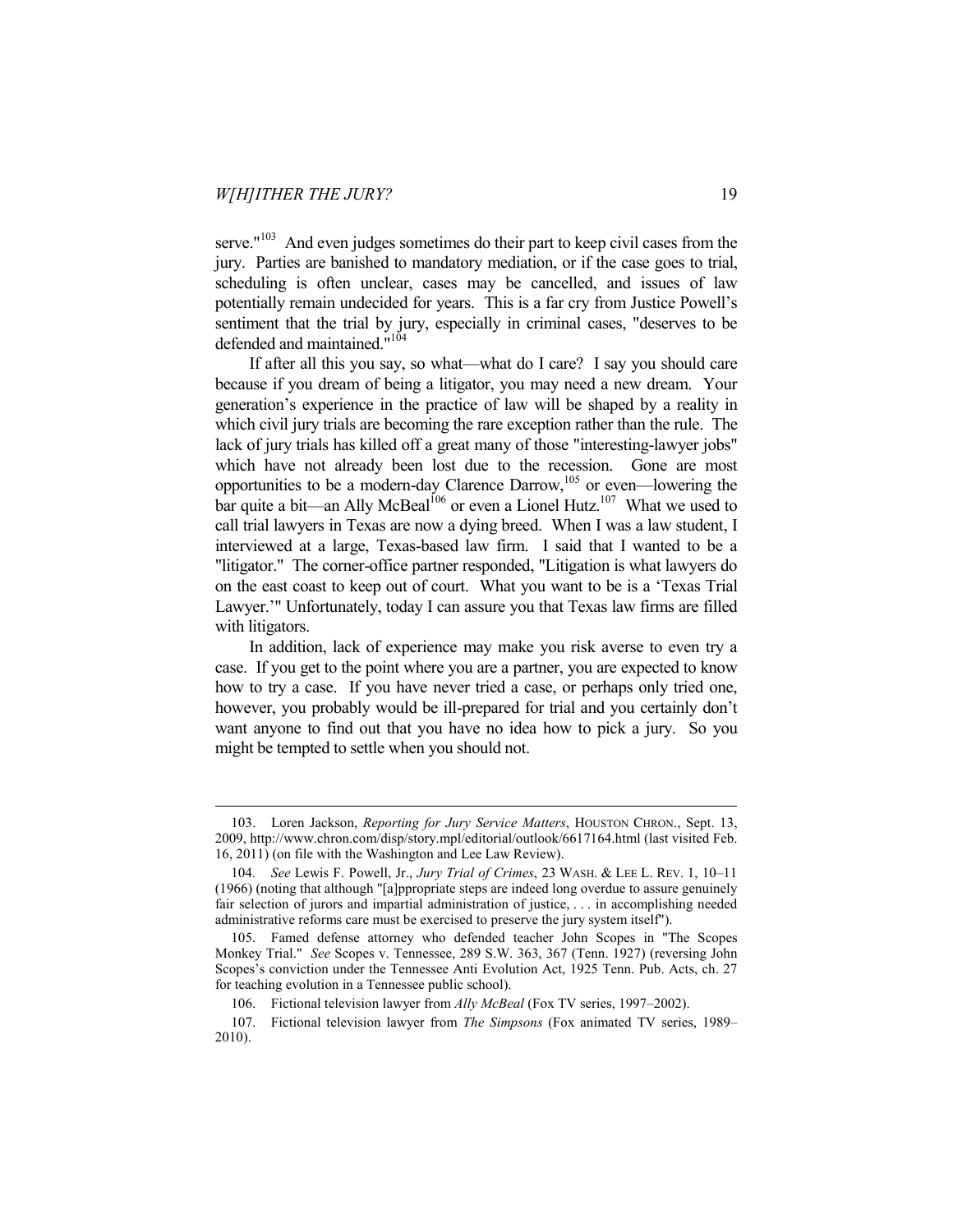With ever increasing frequency, I now counsel young lawyers who are eager to experience the thrill of a jury trial to go to the district attorney's office, the U.S. attorney's office, or the public defender's office, as they are not going to get trial experience otherwise. These diminished civil opportunities have rendered trial litigation a lost art, as firm lawyers often see their first jury in their fourth or fifth years, if at all. By that point, the opportunity to garner valuable experience has passed. And as a consequence of this lack of training, I have witnessed dismal performances by law firm partners who lack the skills necessary to persuasively communicate to a jury. Indeed, in one employment case that I heard as a trial judge, an attorney at a major civil law firm had great difficulty getting any of her exhibits into the record. She could not overcome the most basic hearsay objection for what should have been business records. The next day she came in prepared and promptly got all of her exhibits admitted. She apologized to me for the previous day's delay saying, "I am sorry, your Honor. I have never actually had to get an exhibit admitted. I always get summary judgment." And she was a partner.

This situation, however, is not without remedy. A renewed commitment by lawyers and judges to the rule of law and to the jury can make a difference. Increased use of technology can also help. A little known fact is that Justice Powell single-handedly increased the efficiency of the Supreme Court. Prior to Justice Powell's time on the Court, every preliminary draft of every opinion had to be printed by the Supreme Court print shop prior to circulation.<sup>108</sup> He had come from a law firm and was used to big law firm amenities.<sup>109</sup> Instead of using an expensive and time-consuming print shop to print draft opinions for circulation, Justice Powell pioneered the use of "cut-and-paste" (with scissors and glue).<sup>110</sup> He would cut out an insert, paste it into a draft opinion, photocopy it, and then circulate the modified opinion to the Court.<sup>111</sup> During my visit to the Powell Archives, I actually witnessed, first hand, the "cut-andpaste" efficiencies of Justice Powell.

 <sup>108.</sup> *See* JOHN C. JEFFRIES, LEWIS F. POWELL, JR. 270 (2001) (noting that before Justice Powell's arrival, "Justices either had their drafts and memos set in type and printed or relied on onionskin carbon copies known as 'flimsies'").

 <sup>109.</sup> *See id*. ("[Justice Powell's] three law clerks seemed a sufficient number to the Justices who had long worked with two, but to Powell, fresh from managing a large team of partners and associates at Hunton & Williams, it seemed a distressingly small staff.").

<sup>110</sup>*. See, e.g.*, Justice Powell, Draft Opinion, Re: *Regents of Univ. of Cal. v. Bakke*, 438 U.S. 265 (1978) (showcasing Justice Powell's cut and paste method) (on file with the Washington and Lee Powell Archives).

 <sup>111.</sup> The files at the Lewis F. Powell, Jr. Archives at Washington and Lee University School of Law are full of examples of Justice Powell's cut-and-paste draft opinions.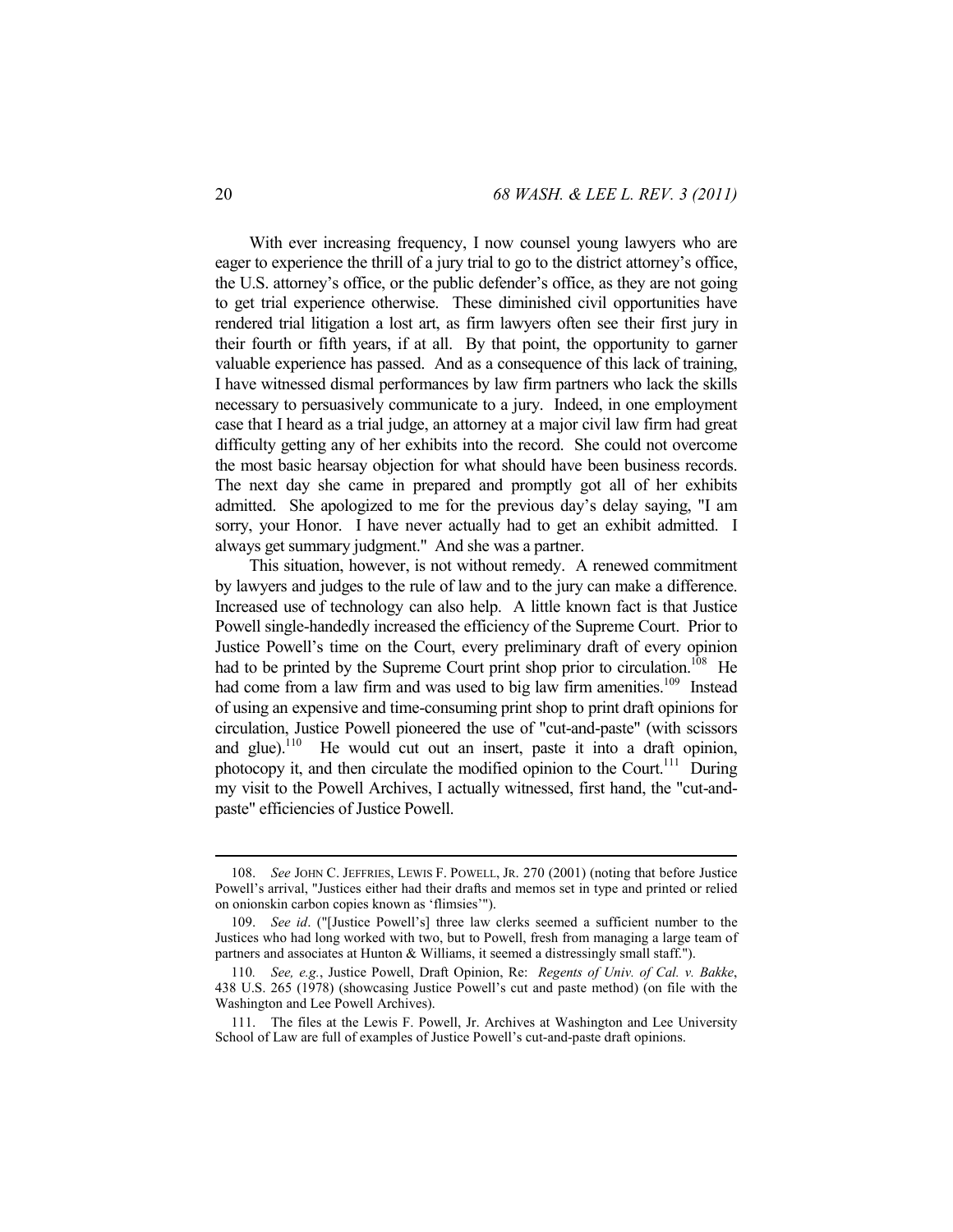He recognized that the value of an opinion is increased when it reaches parties in time for them to reap the benefits of this resolution. At the Fifth Circuit, we have recently followed Justice Powell's example, and in 2010 we implemented an electronic filing system, and now we also internally circulate most of our opinions electronically. This is a far cry from the print shop or even cut-and-paste.

Trial judges should also follow in his model by taking responsibility to make jury trials more efficient in terms of both cost and time. In addition, judges can keep pre-trial costs down by taking seriously their responsibility to monitor each case. Not every case requires a special master to copy every hard drive. Judges must be diligent to set trials quickly and prevent parties from saddling cases with endless delay. They must also ensure that once a trial begins, it ends in a timely manner. Most can be resolved within forty-five days, and all but the most complex case can be tried in  $180 \text{ days}$ .<sup>112</sup>

Courts must also do their part to make jury service a more enjoyable experience. It is critically important for courts to respect both the time and financial resources of jurors. For example, courts can minimize unwanted intrusions upon a juror's time by allowing them to check in online and by ensuring jurors that they will serve a maximum of one day or, if selected, one trial. This prevents the often painful experience many jurors face when they are called back to the courthouse day after day only to sit in an empty room for eight hours with nothing to do. Courts should also consider heightened reimbursements for travel and other expenses if a juror is asked to serve for multiple days. Texas, for example, reimburses jurors six dollars for the first day of service and forty dollars for each additional day.<sup>113</sup> In addition, courts should provide jurors with free transportation to the courthouse or money for parking. Meals and comfortable accommodations can also add much to the experience. Indeed, Washington and Lee is quite the example; I was delighted to see signs advertising free pizza and marking reserved juror parking spots for the school's mock trial tournament. Thank you for making it easy for your jurors to serve.

Education is also of utmost importance—especially for young people. Justice O'Connor is blazing a trail with "iCivics," a "web-based education project designed to teach students civics and inspire them to be active

 <sup>112.</sup> ADMINISTRATIVE OFFICE OF THE UNITED STATES COURTS, JUDICIAL BUSINESS: ANNUAL REPORT OF THE DIRECTOR, U.S. DISTRICT COURTS—LENGTHS OF CIVIL AND CRIMINAL TRIALS COMPLETED, BY DISTRICT, DURING THE 12-MONTH PERIOD ENDING SEPTEMBER 30, 2009 181–83 (2009) (on file with the Washington and Lee Law Review).

 <sup>113.</sup> TEX. GOV'T CODE ANN. § 61.001 (West 2009).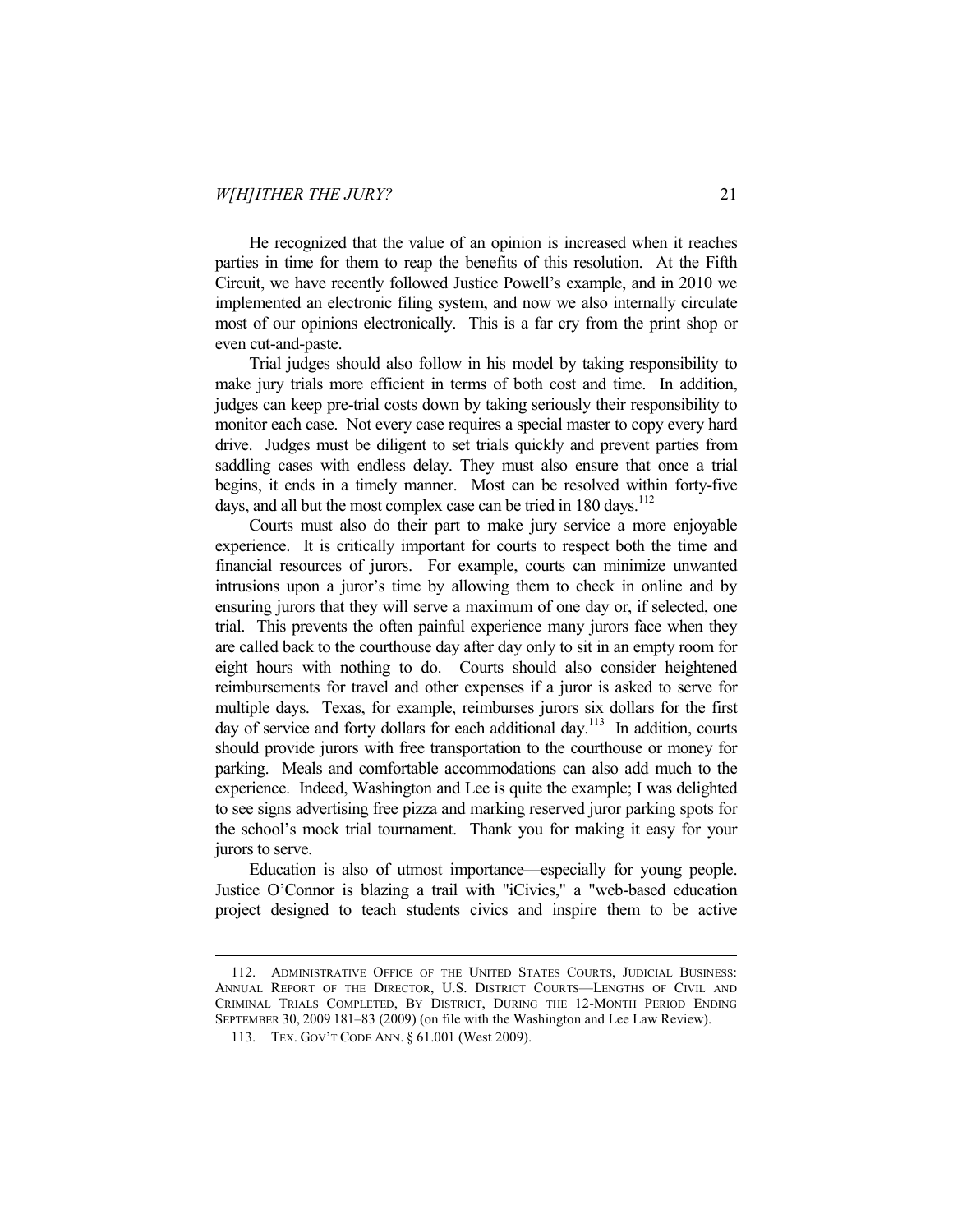participants in our democracy."114 iCivics, originally known as "Our Courts," launched its first online civics games, *Do I Have A Right?* and *Supreme Decision* in August 2009, and it recently released *Argument Wars*—an online simulation where players argue landmark Supreme Court cases.<sup>115</sup> In addition to video games, iCivics hosts an interactive website where students can ask Justice O'Connor questions and express their opinions about civic participation.<sup>116</sup> If we are to preserve the jury, we must follow Justice O'Connor's example and educate the public about the importance of jury duty, and we must do so in entertaining and engaging ways. Moreover, we must strive to correct any public misconception that the courts are overworked and backlogged. As I did with a law clerk candidate this week, when the myth of backlogged courts is raised as a reason for forsaking the jury, we must correct them.

If we fail to purposefully guard and defend the jury, we risk losing one of America's greatest traditions and protectors of our liberty—the indispensable barrier between the liberties of the people and the prerogatives of the government.<sup>117</sup> We should always remember that inconveniences suffered by the jury trial pale in comparison to the lamentable loss of freedom and justice that would accompany the elimination of this institution. As Blackstone stated over 200 years ago,

[h]owever *convenient* these [new and arbitrary methods of trial] may appear at first, (as doubtless all arbitrary powers, well executed, are the most *convenient*) yet let it be again remembered, that delays, and little inconveniences in the forms of justice, are the price that all free nations must pay for their liberty in more substantial matters; that these inroads upon this sacred bulwark of the nation are fundamentally opposite to the spirit of our constitution; and that, though begun in trifles, the precedent

 <sup>114.</sup> ICIVICS, *What is iCivics?*, http://www.icivics.org/about (last visited Feb. 16, 2011) (on file with the Washington and Lee Law Review).

<sup>115</sup>*. See* ICIVICS, *Games*, http://www.icivics.org/games (last visited Feb. 16, 2011) ("In *Argument Wars*, you will try out your persuasive abilities by arguing a real Supreme Court Case. In *Do I Have A Right?*, you'll run your own firm . . . specializen j in constitutional law. In *Supreme Decision*, you help cast the deciding vote.") (on file with the Washington and Lee Law Review).

<sup>116</sup>*. See* ICIVICS, *Talk to the Justice*, http://www.icivics.org/forum (last visited Feb. 16, 2011) (allowing students to post questions for Justice O'Connor) (on file with the Washington and Lee Law Review).

<sup>117</sup>*. See* Lewis v. United States, 518 U.S. 322, 335 (1996) ("Blackstone . . . described the right to trial by jury as a 'strong . . . barrier . . . between the liberties of the people and the prerogative of the crown.'" (quoting BLACKSTONE, *supra* note 21, at 349–50)).